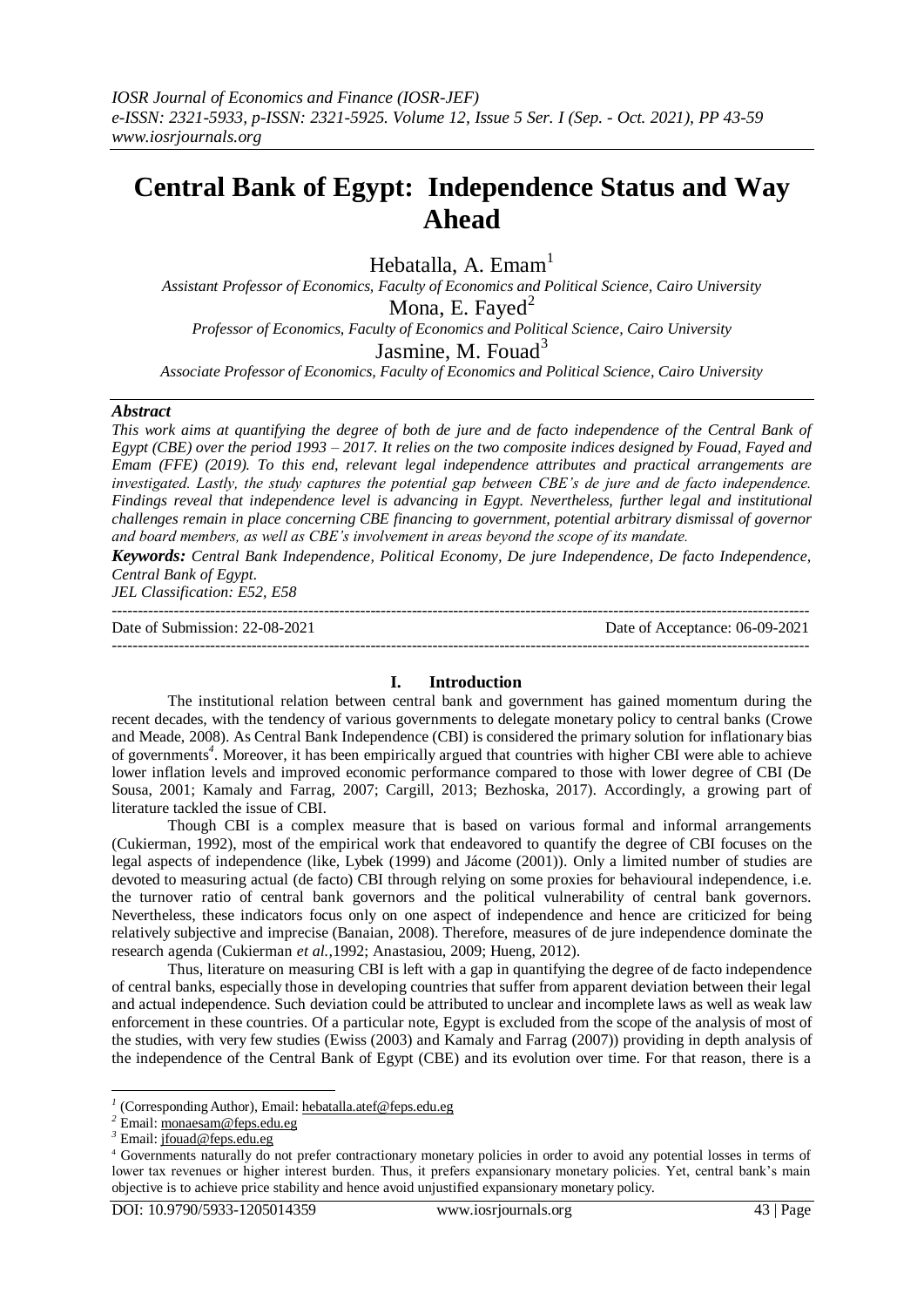need for recent studies that assess the CBE's de jure and de facto independence, especially after the various legal, constitutional and institutional reforms that took place in Egypt post 2011.

In light of that, the present study attempts to expand existing literature in two aspects. First, it aims at quantifying the degree of both de jure and de facto independence of the CBE throughout the period from 1993 to 2017. Furthermore, it measures the gap between the CBE's de jure and de facto independence, to capture the deviation between law and practice. Second, the study relies on composite indices rather than subjective indicators to quantify independence, namely, the two composite indices constructed by Fouad, Fayed and Emam (FFE) (2019) are employed in the analysis.

The present study is organized as follows. The second section reviews the relevant literature. Section three presents the methodology adopted. Sections four and five analyse the evolution of the CBE's de jure and de facto independence during the studied period. Section six sheds light on the deviation between de jure and de facto independence for the CBE. Section seven presents the recommended legal and institutional reforms and finally section eight concludes.

#### **II. Review Of Literature**

Measurement literature is divided in two broad categories of CBI measures, depending on the emphasis placed on statutory provisions regulating the central bank (de jure CBI) versus its actual practiced independence (de facto CBI).

#### *2.1 De jure Measures of CBI*

The first approach relies on the charters of the central bank and hence reflects its statutory characteristics (Forder, 1996; Smaghi, 2008). It designs an index based on the quantification of the relevant CBI criteria that are embedded in the legal documents (James, 2010). This methodology has been employed by various scholars, pioneered by the work of Bade and Parkin (1982) and probably reached its full fruition by the work of Cukierman (1992) and Cukierman, Webb and Neyapti (CWN) (1992) whose model has been employed in most of the recent empirical studies (Banaian, 2008). In addition, other scholars have provided valuable contributions like Lybek (1999) and Jácome (2001). Lastly, FFE (2019) design two comprehensive measures for assessing both de jure and de facto CBI. On the de jure front, the index incorporates elements related to independence, accountability and transparency of the central bank.

Nevertheless, the majority of these measures are subject to various limitations both theoretically and methodologically. On the theoretical side, laws are always incomplete and do not cover every eventuality. The issue is even more critical when it comes to developing countries that suffer from unclear and incomplete law, as well as weak rule of law (Cukierman, 2006; Mathew, 2006). Concerning the applied methodology, most of the available indices are based on some degree of arbitrariness with indices comprising different legal provisions and even the same arrangements are assigned different codes and weights across the studies (Ewiss, 2003; Berger and de Haan, 1999; Issing, 2006; James, 2010; Parkin, 2013).

#### *2.2 De facto Measures of CBI*

In an attempt to overcome some of the shortcomings of the de jure independence measures, another school of literature recommends employing the measures of de facto CBI. Principally, de facto independence relies on various institutional arrangements, like the existence of explicit institutional arrangement other than law that makes price stability the overriding objective of the central bank (De Sousa, 2001; Hayo and Voigt, 2008; Fouad *et al.,* 2019). Though de facto independence is difficult to quantify, various indicators are introduced in literature as proxies for the actual degree of CBI. Cukierman (1992) and CWN (1992) introduced the rate of turnover of central bank governors*<sup>5</sup>* as proxy for de facto independence. Cukierman and Webb (1995) refine the rate of turnover indicator and present the political vulnerability of central bank governors<sup>6</sup>. Moreover, Hueng (2012) employs the Taylor monetary policy reaction function as a measure of de facto CBI<sup>7</sup>. In 2019, FFE designs a comprehensive measure for de facto CBI that tackles most aspects of independence rather than a single indicator for de facto CBI as in similar studies.

The main criticism of this group is the lack of a comprehensive measure for actual independence in most of the relevant studies that could be applied to a large set of countries. Additionally, most of the measures

<sup>&</sup>lt;sup>5</sup> This indicator relies on the actual average terms of office of governors. It is based on the presumption that a more rapid turnover (i.e. shorter term of office for governors) implies a lower degree of actual independence. It is calculated as 1/the actual term of the governor.

 $\frac{6}{ }$  It indicates the probability that the governor would be removed from office within six months of a change in government. The higher the ratio, the higher the political influence on the central bank and the lower the degree of independence .

*<sup>7</sup>* Taylor monetary policy reaction function reflects the behavior of the central bank towards changes in output and inflation.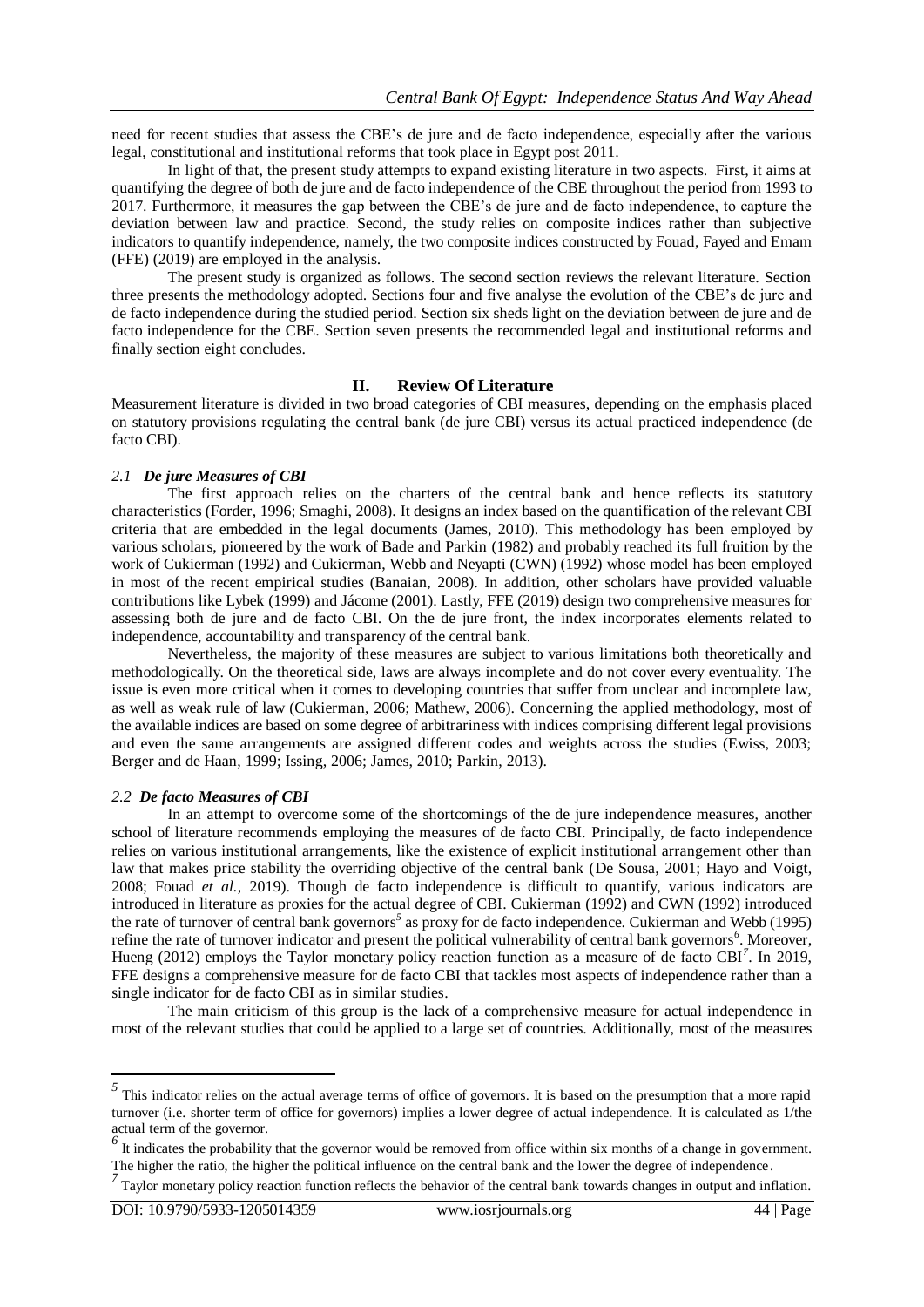presented are not comparable as each measure focuses on a different aspect of CBI (Banaian, 2008; Fouad *et al.,* 2019).

#### *2.3 Empirical Studies on CBE independence*

As a developing country, Egypt has only two studies (Ewiss (2003) and Kamaly and Farrag (2007)) that provide a detailed analysis for the CBE independence and its evolution across time. Ewiss (2003) provides the first study quantifying the degree of CBE's de jure independence for the period 1950 – 2003. It measures independence using the two legal indices of CWN (1992) and Jácome (2001). It concludes that law 88 of 2003 only lead to a slight increase in CBE's de jure independence and that the degree of its independence remains low. Accordingly, the study recommends amending the CBE's charter to reduce government intervention in the CBE's board and monetary policy decisions as well as to prohibit the CBE from participating in the primary market for government securities.

The latter study extends the first by assessing both the CBE's de jure and de facto level of independence from 1961 to 2004 and highlighting the discrepancy between them. On the legal side, the study employs the CBI measure developed by Jácome (2001). Akin to the first study, it concludes that law 88 of 2003 yields a relatively moderate degree of independence and is in need to undergo major improvements mainly related to government intervention embodied in CBE structure and its decision making process. On the de facto side, the study applies three measures of de facto CBI; the turnover rate of central bank governor, the political vulnerability index of central bank governors and the questionnaire based independence index. The study reaches a number of results. Firstly, the CBE preserves a relatively moderate rate of governor's turnover during the period of analysis. Secondly, limits on CBE lending to government are moderately loose. Thirdly, resolution of conflicts is usually in favour of the government rather than the CBE. Fourthly, the CBE is mostly free to determine its budget. Fifthly, the top priority for the CBE is to maintain a fixed exchange rate rather than price stability. The study concludes that actual CBE's independence is advancing at a slow pace and hence needs further advancement. Finally, the study reports some divergence between de jure and de facto independence, especially in aspects related to limitations on CBE financing to government.

The above narrative highlights the need for recent studies assessing the de jure and de facto independence of the CBE and shedding light on the potential gap between them. To this end, the present study aims to fulfil this need.

#### **III. Applied Methodology**

#### *3.1 Sample*

This study uses 25 years of data from 1993 to 2017. The rationale for choosing these dates is to avoid replication with other studies that deeply assess CBE's independence prior the 1990s and to assess the impact of the various reforms that have taken place in Egypt, post 2011, upon the CBE's independence.

The 25 years are further divided into three main periods where various legal, constitutional, economic and political developments have taken place affecting both the de jure and de facto independence of the CBE.

**The first period** (1993 – 2003) witnesses the issuance of the Presidential decree number 59 of 1993 concerning the Statue of the CBE, as well as the initiation of the Economic Reform and Structural Adjustment Program (ERSAP). **The second period** (2004 – 2010) corresponds to the introduction of the "unified banking law" number 88 of 2003, followed by the Presidential decree number 64 of the year 2004 concerning the statue of the CBE and the Presidential decree number 101of the year 2004 introducing the executive regulations related to the unified banking law. In addition, several monetary and financial reforms took place during this period that affected the CBE's de facto independence. **The last period** (2011 – 2017) witnesses the issuance of a constitutional declaration in 2011, that was replaced afterwards by the constitution of 2012 and the latter was also replaced by the constitution of 2014. On the institutional side, more stringent accountability and transparency procedures were adopted by the CBE to reinforce its credibility and independence. In addition, Egypt adopted a comprehensive economic reform program, supported by the IMF in 2016 that comprised various pillars to upgrade and safeguard the CBE's independence.

#### *3.2 Employed Measures*

As a typical developing country like Egypt, de jure measures of CBI do not reflect the true degree of independence granted to its central bank. Thus, this study utilizes both de jure and de facto measures of CBI. It relies on FFE (2019) two composite indices for assessing de jure and de facto CBI. These indices might outweigh traditional measures for CBI as: First, the two indices are relatively more comprehensive in terms of possible institutional arrangements. Second, the two indices allow a fairly higher level of precision as they comprise aspects that could be objectively codified with a minimum level of subjectivity. Third, the new indices cover the same variables to facilitate measuring the deviation between de jure and de facto independence (Fouad *et al.,* 2019).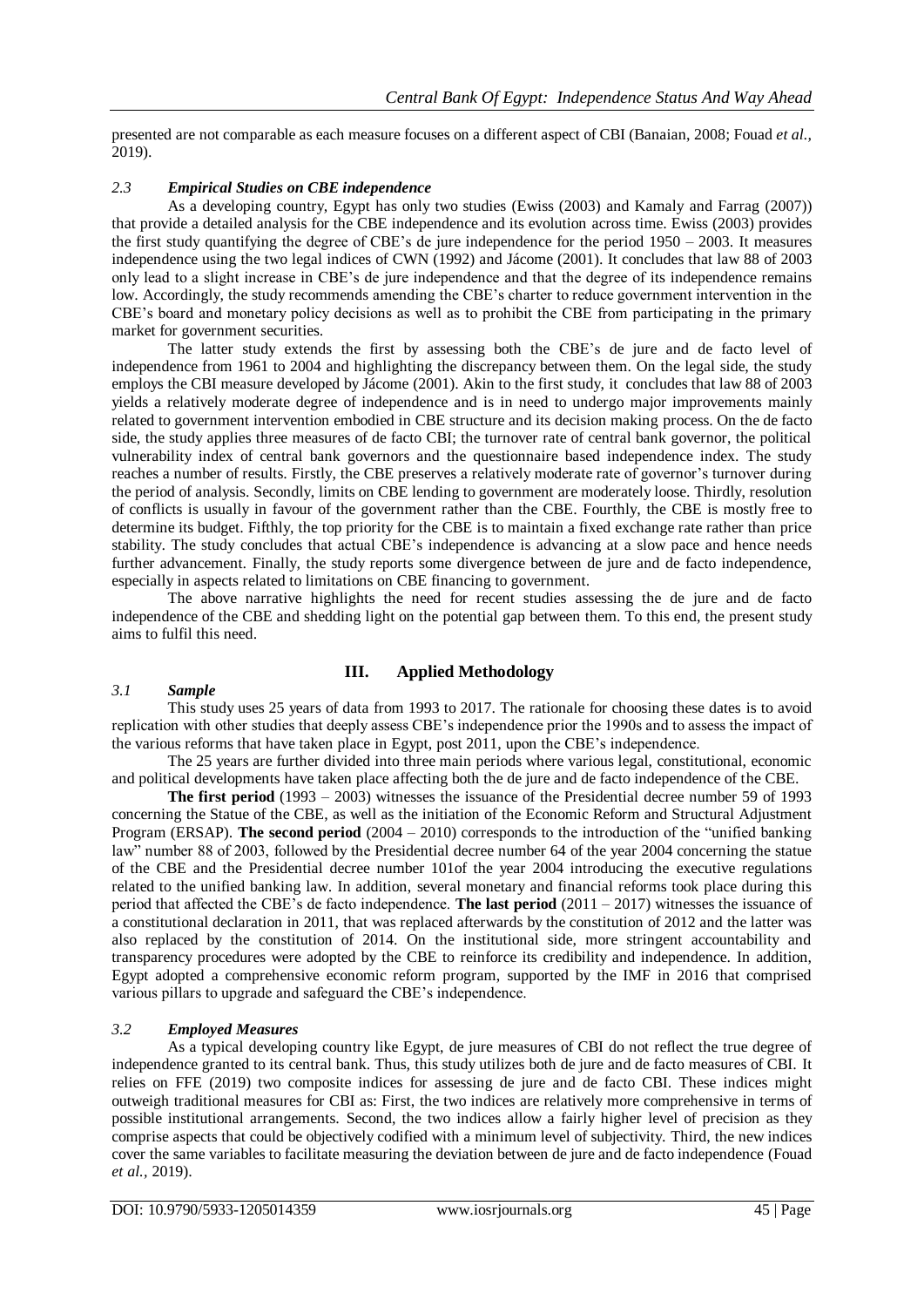### **IV. Quantifying Cbe's De Jure Independence**

#### *4.1 Overview on FFE's De jure Index*

FFE's de jure index incorporates elements related to independence, accountability and transparency of the central bank. Compared to other indices, this index expands existing measures by including several criteria that are scattered across various empirical studies without being aggregated in a unified index, like conflict resolution mechanism and central bank's indirect credit to government*<sup>8</sup>* and foreign exchange policy. In addition, the index incorporates provisions related to both the governor and central bank board, rather than alternating between them, which was typically the case in most of the previous studies (Fouad *et al.,* 2019).

The index is divided into ten main variables; each variable is further divided into several criteria, with a total number of 32 criteria included in the index. Each of the 32 criteria is coded using a uniform scale ranging between 0 and 1, with 0 implying the lowest degree of independence and 1 representing the highest degree of independence. In addition, this index follows a two-step aggregation process. *In the first step*, the 32 criteria are aggregated into ten main variables, each reflecting a certain element of CBI. *Second*, the ten variables are further aggregated to yield a single index measuring the degree of de jure CBI (Fouad *et al.,* 2019).

Concerning the choice of weights, this index applies an equal weighting technique. The independence score for each variable is calculated as the average of the score of its incorporated criteria, as follows:

> *Degree of independence for any variable*  $=\sum_{i=1}^{n} \frac{1}{n}$  $\frac{n}{i=1}$   $\frac{1}{n}$  \*

where n reflects the number of criteria included in the underlying variable and i represents each criterion.

*Final Value of the De Jure Index =*

where *i* represents each of the ten variables included in the index. The maximum score for this index is 10, reflecting the highest degree of legal CBI*<sup>9</sup>* .

#### *4.2 CBE's De jure Independence*

The CBE was established, as an autonomous public entity in 1961 according to law no. 250 of 1960. Throughout its history, its legal framework witnessed various changes, starting by law number 250 of 1960 concerning the CBE and lastly was law 88 of 2003 that remains the CBE's charter till present time. Moreover, Egypt's constitution of 2014<sup>10</sup>, for the first time, referred to the CBE in its articles and confirmed its independence status which is a major legal advancement.

To assess the CBE's de jure independence; this study relies on information drawn from the CBE charters as well as national constitutions and relevant laws*<sup>11</sup>* to pinpoint the legislative features related to each of the variables of the de jure index for CBI and its evolution across the three periods of study:

o *CBE's Legal Status:* law 1993 explicitly refers to the CBE as public legal independent entity. However, the word "independent" is removed from the CBE's definition in law 2003. Instead, the same article stipulates that the CBE should directly report to the President. However, such amendment could be perceived as a slight deterioration in terms of independence. On the other hand, the constitution of 2014 grants the CBE the technical, financial and administrative independence to pursue its objectives.

*Policy Objective(s):* law 1993 does not recognize price stability as one of the CBE's objective. Instead, it assigns multiple objectives to the CBE. Thus, this variable is assigned a score 0 at the first period. Nevertheless, such limitations are adjusted in law 2003 that declared price stability as an objective for the CBE, in addition to the assurance of the soundness of the banking system. These two objectives are even confirmed

<sup>&</sup>lt;sup>8</sup><br><sup>8</sup> Direct credit comprises central bank advances to government (non-securitized lending) and securitized lending that is backed by negotiable securities. While indirect credit implies buying government securities in the secondary market through open market operations or accepting these securities as collateral for loans to commercial banks.<br><sup>9</sup> Expressed to the conception the EEE design and the second to the collate of (2010).

For more details concerning the FFE de jure index, refer to Fouad *et al.,* (2019).

<sup>&</sup>lt;sup>10</sup> A constitutional declaration was issued in 2011 and was replaced by the constitution of 2012. The latter was also replaced by the constitution of 2014. It is notable that there was almost no difference between the two constitutions concerning the articles related to the CBE.

<sup>&</sup>lt;sup>11</sup> The study analyses the Constitution of 1971, the Presidential decree number 43 of the year 1979 and its amendments in 1981 promulgating the local government law in Egypt, the Presidential decree number 59 of 1993 concerning the CBE and the banking system, the unified banking law (law 88 of 2003) and its amendments, the Presidential decree number 64 of the year 2004 concerning the statue of the CBE, the Presidential decree number 101 of the year 2004 introducing the executive regulations related to the unified banking law, law number 125 of 2011 amending some of the provisions related to the CBE's board of directors in law 88, the constitutional declaration of 2011, the constitution of 2012, the constitution of 2014 and the Presidential decree number 431 of 2015 concerning the composition of the coordinating council.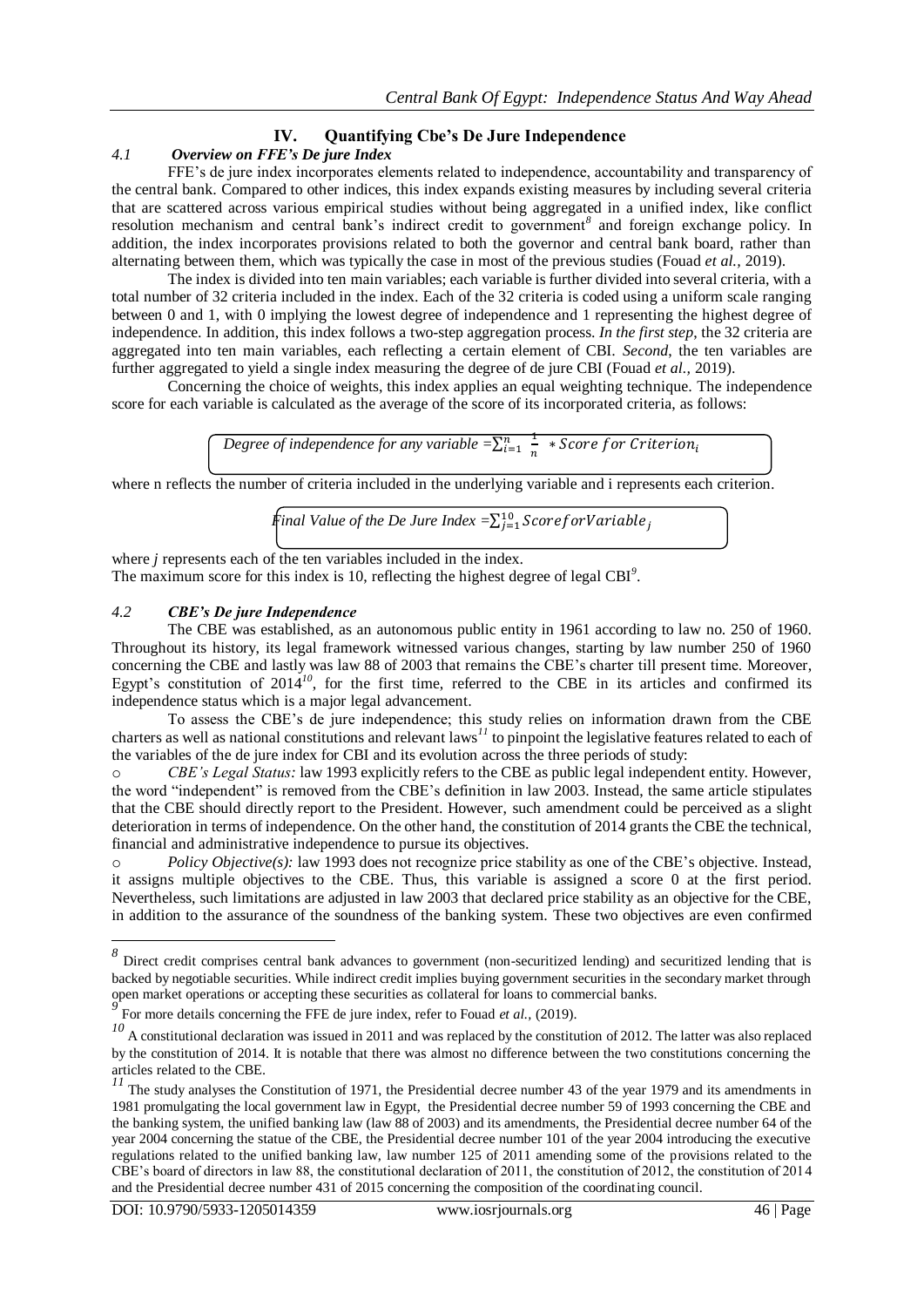later by the constitution of 2014. It is remarkable that neither law 2003 nor constitution of 2014 allocates any priority to realizing the price stability objective over the other objective<sup>12</sup>. Hence, the score of the variable surged to 0.75 in both the second and third periods compared to 0 in the first period.

*Monetary Policy Formulation and Implementation:* law 1993 grants the CBE instrument independence. Yet, the role of the CBE is limited to executing rather than setting the monetary policy. Conversely, law 2003 empowers the CBE with operational independence, as it allocates the authority of setting and executing the monetary policy and to freely use monetary policy instruments to the CBE. Nonetheless, the same legislation stipulates that the CBE should set the targets of monetary policy in accordance with the government, through a coordinating council, that is mostly composed of government officials. Such step might subject the CBE to undesirable government intervention. It is notable that all the CBE's legislations neither incorporate mechanism for resolution of potential conflicts between the CBE and executive authority nor any clause prohibiting potential government override. Accordingly, a relatively low score has been assigned for this variable, ranging from 0.28 in the first period to 0.53 in the second and third periods.

o *Central Bank Governor:* Both law 1993 and law 2003 suffer from some lacunae related to the governor's autonomy. As the tenure is four years (i.e. less than the president tenure of six years, as per the constitution of 1971) with unlimited reappointment possibilities. Also, appointment is carried out by one party, namely, the president. Thus, this variable is assigned a relatively low score (0.27) during both the first and the second periods. Nevertheless, it was the constitution of 2014 that introduces various amendments that pave the way for higher governor's autonomy. Governor's reappointment is limited to one term, additional to the original term. Also, parliamentary approval is set as a prerequisite for governor's appointment. Moreover, the tenure of the president is reduced to four years with one possible renewable term, same as the governor. Consequently, the score for this variable is almost doubled during the third period (0.53). Regarding the potential dismissal of governor, even though law 1993 protects governor against potential dismissal; law 2003 ignores this provision. Such modification might subject the governor to potential arbitrary dismissal.

o *Central Bank's Board:* The tenure of the CBE's board is four renewable years, with no limit for the reappointment possibilities, as per all the CBE's legislation. It is remarkable that law 2003 and its amendment in 2011<sup>13</sup> assert the autonomy of the CBE's board. Its appointment is carried out directly by the President rather than the Prime Minister, as in the previous legislation. Board members are explicitly banned from holding any positions that might contradict with their duties at CBE. The law alters the composition of board to exclude private sector representatives and limit government representatives to one member (i.e. representative of the Ministry of Finance (MoF)) rather than three members, which was typically the case in the previous legislation. Still, the legislation is short of any provision that safeguards the board against potential dismissal. Thus, the score of this variable inch up from 0.04 in the first period to 0.33 and 0.42 in the second and third periods respectively.

o *Limitations on Credit to Government:* Despite the fact that curtailing central bank's credit to government is crucial for CBI and for avoiding deficit monetization, the CBE legislations regulating credit to government are challenged on various grounds. First, they allow the CBE to provide direct credit to government to cover the seasonal deficit in the budget with limits on the amount specified (i.e. 10% from average government revenues during the preceding three years) and the maturity. Yet, interest rates are determined upon agreement between the MoF and the CBE. Also, the law does not explicitly identify the potential borrowers from CBE; instead it uses the word government without mentioning whether it refers to central or local government*<sup>14</sup>* . Second, these legislations neither impose restrictions on CBE's indirect credit to government nor its participation in the primary market for government securities. Accordingly, the score of this variable is relatively low, alternating between 0.32 in the first period and 0.37 in both the second and third periods.

Lender of Last Resort Function: All CBE legislations permit the CBE to provide lender of last resort facilities to avoid any potential banking crisis. Nevertheless, terms and conditions are to be determined by the CBE's board. This might open the door for potential conflict of interest. Thus, the score of the variable remains constant at 0.5 throughout the three periods.

o *Financial Independence:* The CBE legislations preserve an adequate degree of capital integrity. The CBE's board is the entity responsible for approving and accrediting the internal budget as well as issuing all internal bylaws related to personnel regulations. Also, the CBE's board is granted the right to decide alone the prudent percentage of net profit to be appropriated before transferring the residual to the treasury. Yet, law 2003

**.** 

<sup>&</sup>lt;sup>12</sup>The CBE's official website refers to the price stability as the main and overriding objective of monetary policy. Yet, the aforementioned law does not assign any priority for price stability over other objective. This implies a clear discrepancy between the de jure and de facto objective.

Law number 125 of 2011 amending some of the provisions related to the CBE's board in law 88.

<sup>&</sup>lt;sup>14</sup> According to the Presidential decree number 43 of the year 1979 and its amendments in 1981 promulgating the local government law in Egypt, local governments in Egypt have the legal right to borrow. Thus, in quantifying CBE's de jure independence, the study assumes that potential borrowers from the CBE include both central and local governments.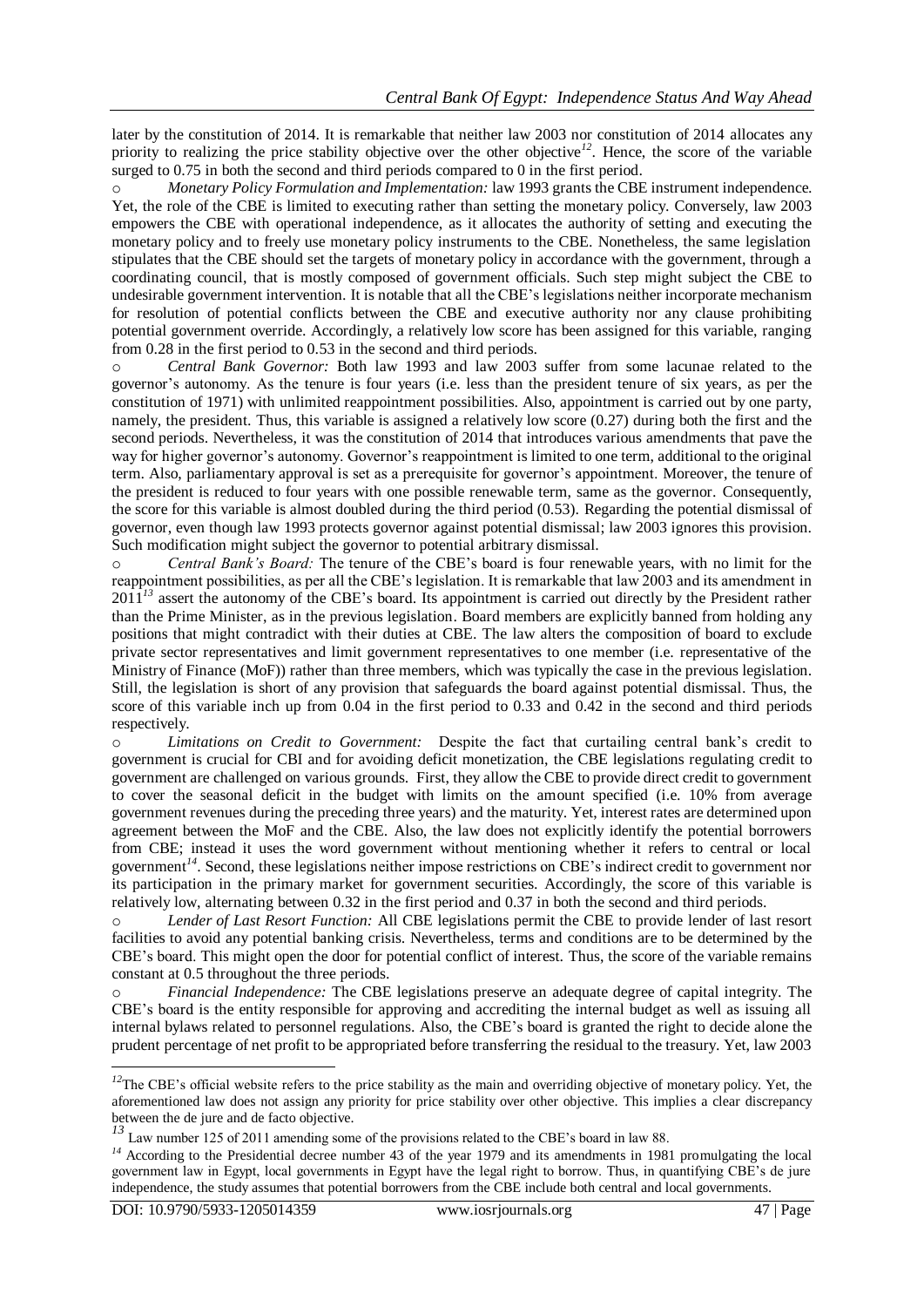permits the government to intervene in the annual profit appropriation decisions, which was previously the responsibility of the CBE's board alone. So, a score 1 is assigned during the first period, yet, the score plunges to 0.83 in the second and third periods to penalize for government intervention in CBE's profit appropriation.

o *Accountability:* Various CBE legislations, especially law 2003 provide a relatively prudent means of accountability, through CBE reporting to the president, the disclosure of the CBE's weekly financial position and subjecting the CBE's accounts to external auditing. It is remarkable that the constitution of 2014 permits the parliament to act as an external monitoring agency to the CBE, besides the president, which would further enhance accountability. On the contrary, there is no legal requirement for the disclosure of the CBE's annual audited financial statements. Thus, a score 0.5 is assigned to the first period that rises to 0.67 in the second period and 0.83 in the third period.

o *Transparency:* The CBE is legally requested to disclose its monetary policy procedures, as well as, the annual reports submitted to the parliament. Nonetheless, there is no formal obligation for the CBE to publish explanation for policy decisions or its periodicals on monetary variables and inflation reports. Thus, de jure transparency variable is assigned a low score 0.5 across the three periods.

o *Foreign Exchange Policy:* Law 2003, unlike law 1993, stipulates that the CBE should regulate and manage the foreign exchange market. Accordingly, the score of this variable surges from 0.5 in the first period to 1 in the second and third periods. Nevertheless, the law added a controversial provision stipulating that foreign exchange regulations should be issued through Prime Minister Decrees. This statement is a bit controversial and might open the door for government intervention in the foreign exchange market.



*Figure 1: Evolution of CBE's De jure Independence from 1993 to 2017*<sup>15</sup>

Note: The policy objective variable is assigned score 0 during the first period.

Source: The researcher based on the quantification of the CBE's de jure independence.

On the whole, the CBE's de jure independence witnessed considerable progress over the studied periods. The highest degree of CBE independence is recorded in the last period (2011-2017) owing to the constitutional and legal amendments that promotes the autonomy of both the CBE governor and its board. Nonetheless, the record of some aspects of independence is still fairly poor, especially provisions related to limitations on CBE financing of fiscal deficit. Other lacunae include limited transparency and disclosure of financial statements and the leeway that central bank governors and members of the board of directors are not protected against arbitrary dismissal.

## **V. Quantifying Cbe's De Facto Independence**

## *5.1 Overview on FFE's De facto Index*

FFE's de facto index analyses the behavior of the central bank besides the practical arrangements related to its independence. Compared to previous indicators for measuring de facto CBI, this index is relatively more comprehensive as it incorporates almost all the previous indicators for measuring de facto CBI like, monetary policy reaction function, the turnover ratio and the political vulnerability indicator, in addition to

<sup>&</sup>lt;sup>15</sup> Table I in the appendix provides in details the quantitative assessment for the CBE's de jure independence.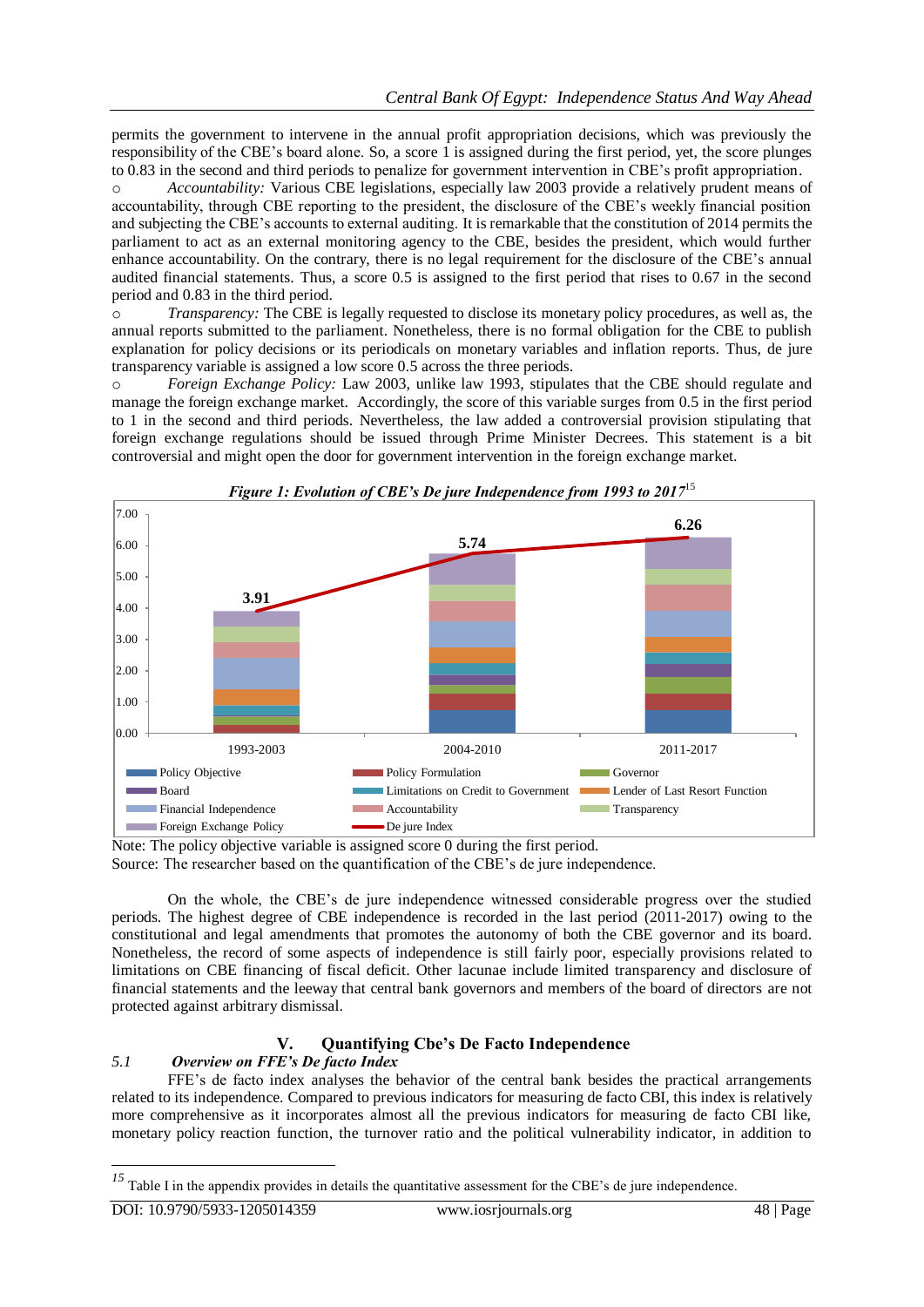coding new dimensions that were not included in traditional measures for de facto CBI, like independence of central bank board, central bank's indirect credit to government, lender of last resort function, financial independence, accountability and transparency. Over and above, the index assesses de facto CBI in a fairly more objective and precise manner. Finally, the de facto index mimics the de jure one to a large extent which facilitates comparison (Fouad *et al.,* 2019).

The index is composed of ten main variables, same as the de jure one. Each of the ten variables is further divided into several criteria. The index incorporates a total of 37 criteria that are expected to reveal the actual degree of CBI. It is notable that the index applies almost the same codification system, aggregating and weighting techniques as in the de jure one. The main difference between the two indices is the methodology applied to measure the degree of independence within each variable. The maximum for the de facto index is  $10<sup>7</sup>$ (Fouad *et al.,* 2019).

#### *5.2 CBE's De facto Independence*

To assess CBE's de facto independence across the three periods, this study relies on information drawn from the CBE's official publications and website, as well as meetings carried out with monetary experts and CBE staff at relevant departments:

o *Policy Objective(s):* Starting 2003, the CBE started to purse price stability as its policy objective. Nevertheless, in attempt to mitigate some of the negative repercussions of the witnessed political instability in 2011, the CBE pursued multiple objectives besides price stability, like supporting growth and domestic currency. However, the adoption of a more flexible exchange rate system in November 2016 embarked the move to a modernized monetary policy framework with price stability as the policy objective (Serrao, 2017). By estimating the monetary policy reaction function during the three periods<sup>17</sup>, the study concludes that inflation is a significant variable affecting interest rate settings only in the second period (Emam, 2018). Thus, this variable is assigned a score 0.5 in the second period against score 0 in the first period. On the other hand, the CBE issued for the first time its numerical target for inflation in 2017; hence the score assigned in the third period is 0.5.

o *Monetary Policy Formulation and Implementation:* It could be argued that during the first period, monetary policy formulation and implementation was carried out by both the CBE and the government. As monetary policy decisions were taken by the CBE board that was composed of various government representatives*<sup>18</sup>* . Moreover, Kamaly and Farrag (2007) concludes that resolution in conflicts were usually in favour of government rather than the CBE, prior 2004. On the contrary, starting 2004, monetary policy decisions were taken by the Monetary Policy Committee (MPC) that does not include government representatives (Al-Mashat, 2008; Kandil, 2011; Maher, 2012). Thus, the score for this variable surges from 0.25 in the first period to 1 in both the second and third periods. Concerning the coordinating council, it was established in 2005 and was reshuffled in 2015 (Central Bank of Egypt - CBE, 2014/2015). Nevertheless, there was no official release concerning its policy outcomes, which might endanger the CBE credibility.

o *Central Bank's Governor:* Throughout the three periods, six CBE governors were appointed, namely, Mr. Ismaeel Hassan, Dr. Mahmoud Abou El Ayoun, Dr. Farouk El Oukda, Mr. Hisham Ramez and Mr. Tarek Amer. Most of them terminated their terms in office and Mr. Ismaeel Hassan and Dr. Farouk El Oukda*<sup>19</sup>* were reappointed after the termination of their original term. So, there was generally a moderate governor's turnover rate*<sup>20</sup>* during the three periods. Nevertheless, there was only one case of potential governor dismissal*<sup>21</sup>* during the first period. Dr. Abou El Ayoun and his board resigned in 2003 before their term expired, Kamaly and Farrag (2007) claim that the governor was pressured to resign; however, there was no explicit statement from the CBE side concerning the governor's resignation. To penalize for this potential dismissal, a low score of 0.34 is assigned in the first period. Nevertheless, the score increases significantly to reach 0.64 in the second period and 0.83 in the third period.

o *Central Bank's Board:* The structure of the CBE's board comprised both government and private sector representatives during the first and second periods<sup>22</sup>. While on the third period, it incorporated only one

<sup>20</sup> Table III in the Appendix provides details on the calculations on the governor's turnover rate.

-

*<sup>16</sup>* For more details concerning the FFE de facto index, refer to Fouad *et al.,* (2019).

<sup>&</sup>lt;sup>17</sup> Box I in the Appendix provides more details on the estimated monetary policy reaction function. Also, refer to Emam (2018) for further details in this regard.

<sup>&</sup>lt;sup>18</sup> It is noteworthy that the CBE issued a report in 2012 claiming that prior 2003, monetary policy in Egypt was subject to government intervention.

<sup>&</sup>lt;sup>19</sup> Dr. Farouk El Oukda was appointed in late 2003 and terminated his second term in office in 2011, also, he was appointed for a third term in 2012. However, the constitution of 2012 permitted the CBE governor to have only one renewal term, additional to the original term, thus, Dr Farouk resigned in January 2013 and Mr. Hisham Ramez replaced him.

<sup>&</sup>lt;sup>21</sup> Table IV in the Appendix provides details on the calculations on the political vulnerability indicator for the governor. <sup>22</sup> Though law 88 of 2003 excludes private sector representatives from board membership, private sector representatives joined the CBE's board during the second period as financial experts.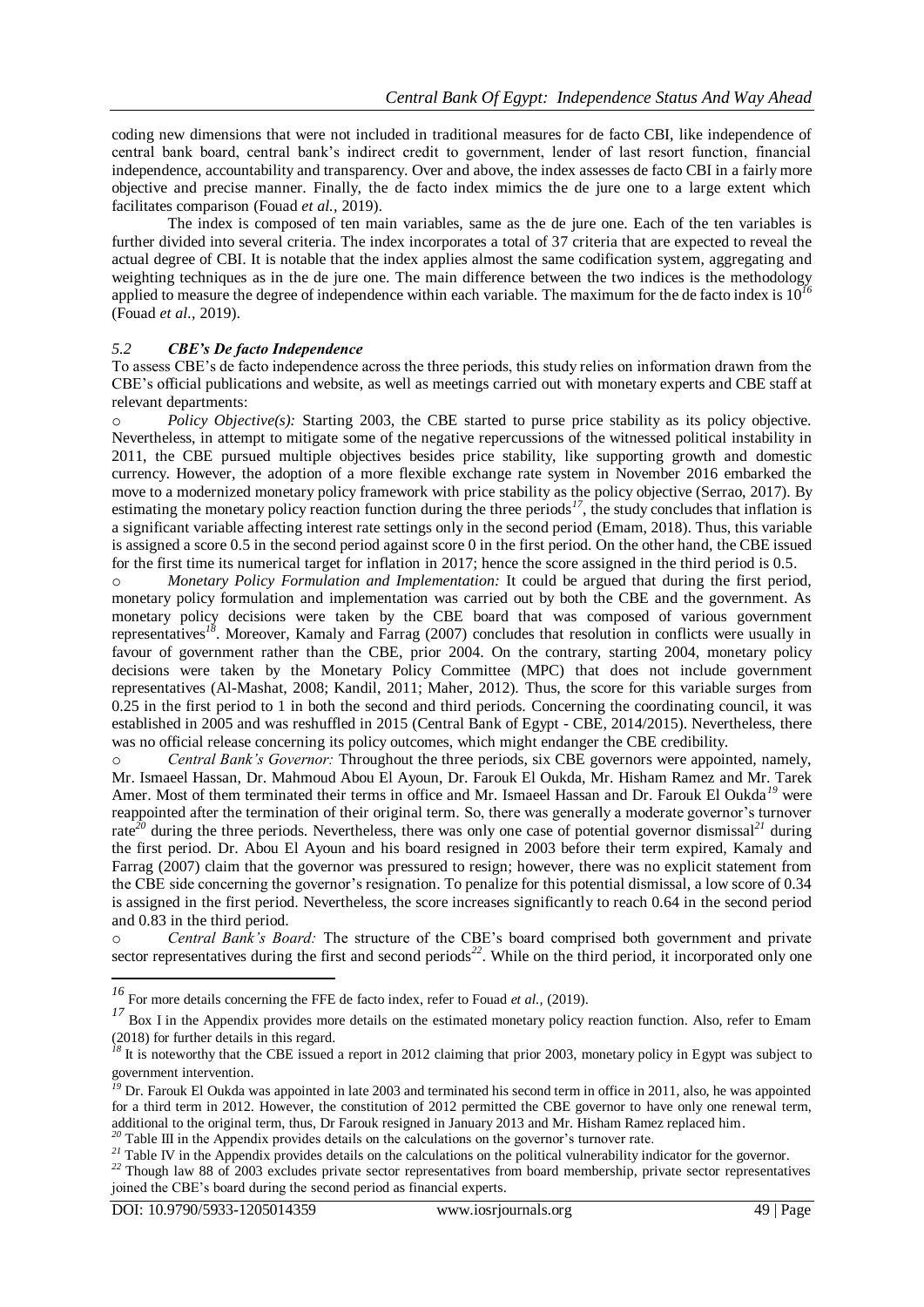government representative and no private sector representatives. Throughout the three periods, almost all boards terminated their term in office except in the first period. Thus, a score 0.35 is assigned in the first period that rises to 0.64 and 0.79 in the second and third periods respectively.

o *Limitations on Credit to Government:* Notwithstanding the existence of legal limitations on CBE's credit to government, the actual amount of CBE's direct credit to government breached these limits while indirect credit exceeded, on average, 90% of average government revenues throughout the three periods under study. It is notable that CBE's direct credit to government was non-interest bearing during the first period (Emam, 2018). Thus, a score of 0.4 is assigned to the first period. Nonetheless, with the launch of the treasury single account in the second period, the discount rate (i.e. market based rate) is charged on CBE's direct financing to government. Furthermore, the CBE neither provided securitized lending to government nor participated in the primary market for government securities, during the three periods. Thus, this variable preserved a relatively low score across the three periods with slight increase in the second and third periods to reach 0.55. Going forward, the CBE agreed with the MoF to contain direct CBE credit to the legal limits and minimize new issuance of indirect credit <sup>23</sup> (International Monetary Fund - IMF, 2017; IMF, 2018).

o *Lender of Last Resort Function:* Throughout the three periods, the CBE did not resort to its lender of last resort facility. Nevertheless, it did not issue any framework regulating the facility. Thus, this variable is assigned a score 0 throughout the three periods. It is notable that the CBE provided subsidized lending in support of the SMEs and social housing program during the second and third periods. Going forward, CBE's subsidized lending is expected to be capped (IMF, 2018).

o *Financial Independence:* The CBE attained a considerable degree of de facto financial independence throughout the three periods, as the board was the entity responsible for approving internal budget and setting personnel regulations. Thus, the score for this variable preserved the maximum value 1 during the three periods.

o *Accountability:* Counter to the first two periods, the third period witnessed the adoption of relatively more stringent accountability procedures.This was evident by the release of the CBE's annual financial statements, for the first time, through its website starting 2013. Moreover, the CBE appeared before the parliament, in addition to its regular reporting to the president. Thus, the assigned score surged dramatically from 0.5 and 0.67 in the first and second periods respectively to 1 in the third period.

o *Transparency:* The CBE practiced a relatively low degree of de facto transparency during the first period. Neither inflation reports nor any forward looking analysis was released to the public. Even released policy changes did not include explanations. Accordingly, a score 0.3 is assigned to the first period. On the other hand, the CBE carried out essential strides in improving its transparency and policy communication with the public during the second and third periods, such as: a) Launching its website and updating it in 2016 (CBE, 2015/2016). b) Releasing MPC decisions, along with the rationale for these decisions immediately after the MPC meeting (Al-Mashat, 2008). c) Compiling the core inflation index and releasing it to the public in 2009 (CBE, 2009/2010). d) The establishment of a communication department to enhance policy communication. Furthermore, CBE's officials maintained continuous contact with market participants (Serrao, 2017). e) The release of quarterly monetary policy report since March 2017, assessing the current macroeconomic conditions and providing outlook for inflation. f) The announcement of MPC targeted disinflation path, for the first time, on May 2017 (CBE, 2017). To this end, the score of this variable skyrocketed to 1 in the third period. Despite all these advancements, the CBE does not release enough information on the model it relies upon to forecast inflation, which might undermine its credibility.

o *Foreign Exchange Policy:* In conformity with law 1993, the first period witnessed government intervention in the formulation of the exchange rate policy. For instance, the decision to float the exchange rate in 2003 was announced by the Prime Minister in a conference and was not communicated to the public via the CBE (Galal, 2003). Nevertheless, the CBE was empowered to set foreign exchange policy in Egypt during the second and third periods. During these times, it was the CBE that ensured the proper functioning of the foreign exchange market (CBE, 2015/2016; IMF, 2018). It is remarkable that the decision to adopt a more flexible exchange rate system in 2016 was released to the public via the CBE's official statements. Thus, the assigned score rises from 0.5 in the first period to 1 in the second and third periods.

<sup>&</sup>lt;sup>23</sup> Since the launch of the economic reform program in 2016, CBE's direct credit to government declined considerably in 2017 and for the first time it remained within its legal limit in early 2018. However, the present study stopped the analysis till year 2017 and hence any developments outside the boundaries of the study could not be included in the analysis.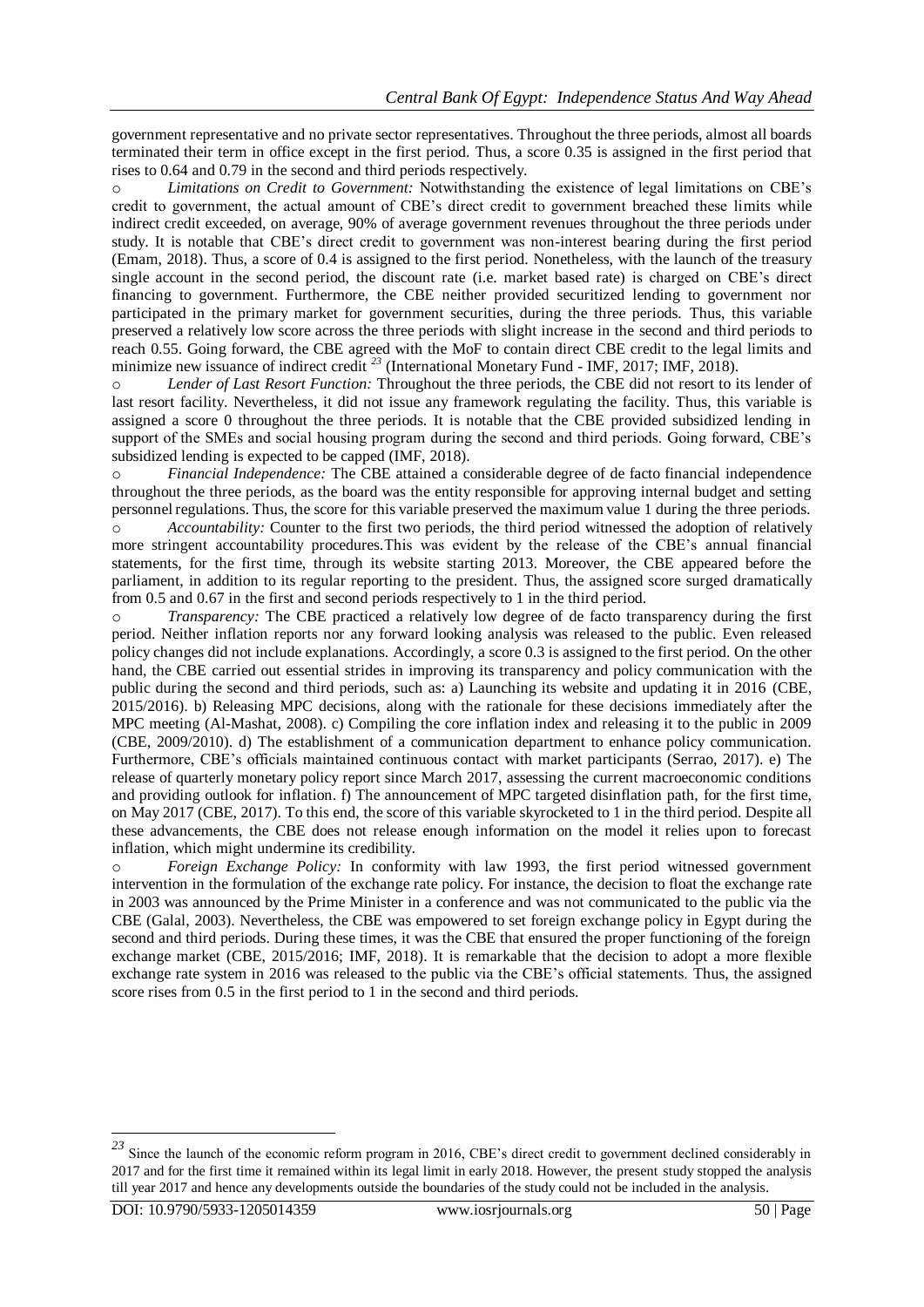

*Figure 2: Evolution of CBE's De facto Independence from 1993 to 2017*<sup>24</sup>

*Note:* The policy objectives variable is assigned score 0 during the first period and the lender of last resort variable is assigned score 0 during the three periods.

*Source:* The researcher based on the quantification of the CBE's de facto independence.

In conclusion, the CBE was practically empowered to act as an independent entity starting 2003; such trend was maintained and even improved post 2011. Still, some aspects of independence, like, CBE financing to government and lender of last resort function, need to be addressed.



**VI. Deviation Between Cbe's De Jure And De Facto Independence**  *Figure 3: Deviation between the CBE's De jure and De facto Independence<sup>25</sup>*

Source: The researcher based on the quantification of the CBE's de jure and de facto independence.

Assessing the divergence between de jure and de facto independence reveals that the first period witnessed the lowest deviation. However, de jure independence was higher than de facto independence,

<sup>&</sup>lt;sup>24</sup> Table II in the appendix provides in details the quantitative assessment for the CBE's de jure independence.

<sup>&</sup>lt;sup>25</sup> Gap = de jure score – de facto score for any variable. Thus, a positive value implies that the actual degree of independence is lower than the legal one. On the other hand, a negative value implies that the CBE practiced a higher degree of independence than the legally stipulated one.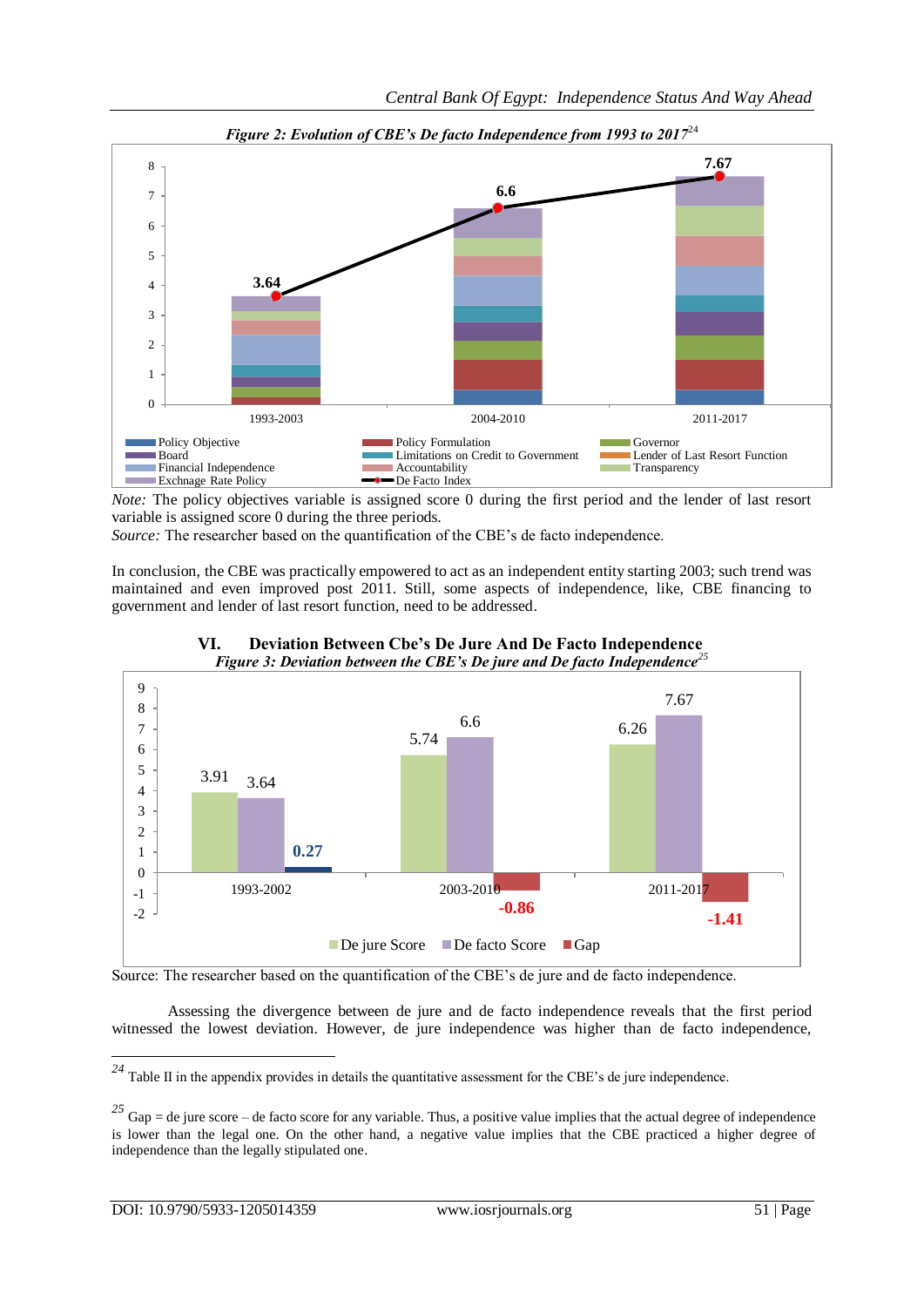implying that legal autonomy conferred to the CBE was not totally practiced. This could be attributed to the elevated budget deficit, the adoption of a fairly fixed exchange rate regime and government involvement in monetary policy formulation and implementation.

This gap between de jure and de facto independence surged considerably during the second and third periods. In contrast to the first period, the CBE was able to attain a higher degree of de facto independence than the legally stipulated one. Such finding would mainly highlight the shortcomings of law 2003. Yet, the CBE management was able to account for these arrangements in practice. For instance, law 2003 does not oblige the CBE to disclose its audited annual financial statements; yet, the CBE released its financial statements to the public during the third period. This might pinpoint the need to review the CBE charter.

#### **VII. Recommended Reforms**

Various positive developments have been taking place to reinforce independence. Yet, existing discrepancy between de jure and de facto independence revealed challenges to further enhance the CBE independence.

#### *7.1 Recommended Legal Amendments*

The apparent contradiction between the CBE's legal framework and its official publications concerning the priority assigned to the price stability objective should be addressed.

There is a need to safeguard the CBE's governor and board members against potential arbitrary dismissal.

o It is recommended to restrict the reappointment possibilities of CBE's board to one renewal term, additional to the original term, akin to the governor.

o Further restrictions on CBE financing to government are needed. The legislation should explicitly specify limitations on both direct and indirect credit. Additionally, a new provision should be added curtailing the CBE's participation in the primary market for government securities.

o Setting a detailed and well-articulated framework regulating the lender of last resort facility.

o Rules pertaining to distribution of CBE's profit and its capital increase should be exclusively determined by the CBE.

o It is desirable to add a legal provision that necessitates the disclosure of the CBE's annual audited financial statements.

o The provision stipulating the need to issue foreign exchange regulations through Prime Minister Decree in the CBE's charter should be removed.

Currently, the CBE is undertaking a comprehensive review for its legal framework to bring it in line with global best practices. Among the key objectives of the revisions are strengthening the CBE's operational autonomy, limiting CBE financing of the deficit, ensuring that the CBE law prevails against any other contradictory provisions in other laws, clarifying the CBE's role in providing emergency liquidity assistance to banks and requiring the CBE to publish its audited financial statements (IMF, 2018).

#### *7.2 Recommended Institutional Reforms*

To reinforce its credibility as a monetary authority that is committed to achieving low inflation, monetary policy decisions should be consistent with the price stability objective and combined with high degree of transparency.

A sound fiscal position with no fiscal dominance is important to promote the potency of monetary policy. Thus, the CBE should refrain from providing any direct financing to the government above the legal ceiling. Only in exceptional cases, legal limits could be breached after the approval of the parliament with funding provided at a penal rate. This is in addition to marginalizing CBE's indirect credit to government.

The CBE should work on developing a more liquid foreign exchange market to ensure that moderate market fluctuations are handled without central bank intervention.

Recently, the CBE has announced its intention to adopt the inflation targeting regime in the near term. Such step is expected to further safeguard the independence of the CBE.

The aforementioned legal and institutional reforms are expected to reduce the degree of deviation between the CBE's de jure and de facto independence and strengthen its overall level of independence. Yet, due to the political sensitivity of some of the suggested measures, broad public consensus and adequate political support are needed to guarantee the successful implementation of these measures.

#### **VIII. Conclusion**

To assess CBE independence over the period from 1993 to 2017, this study relies on the two composite indices for de jure and de facto independence designed by FFE (2019) due to their potential advantages over existing measures of CBI. The two measures are used to quantify the degree of legal and behavioral independence granted to the CBE from 1993 to 2017 and measure the potential deviation between them.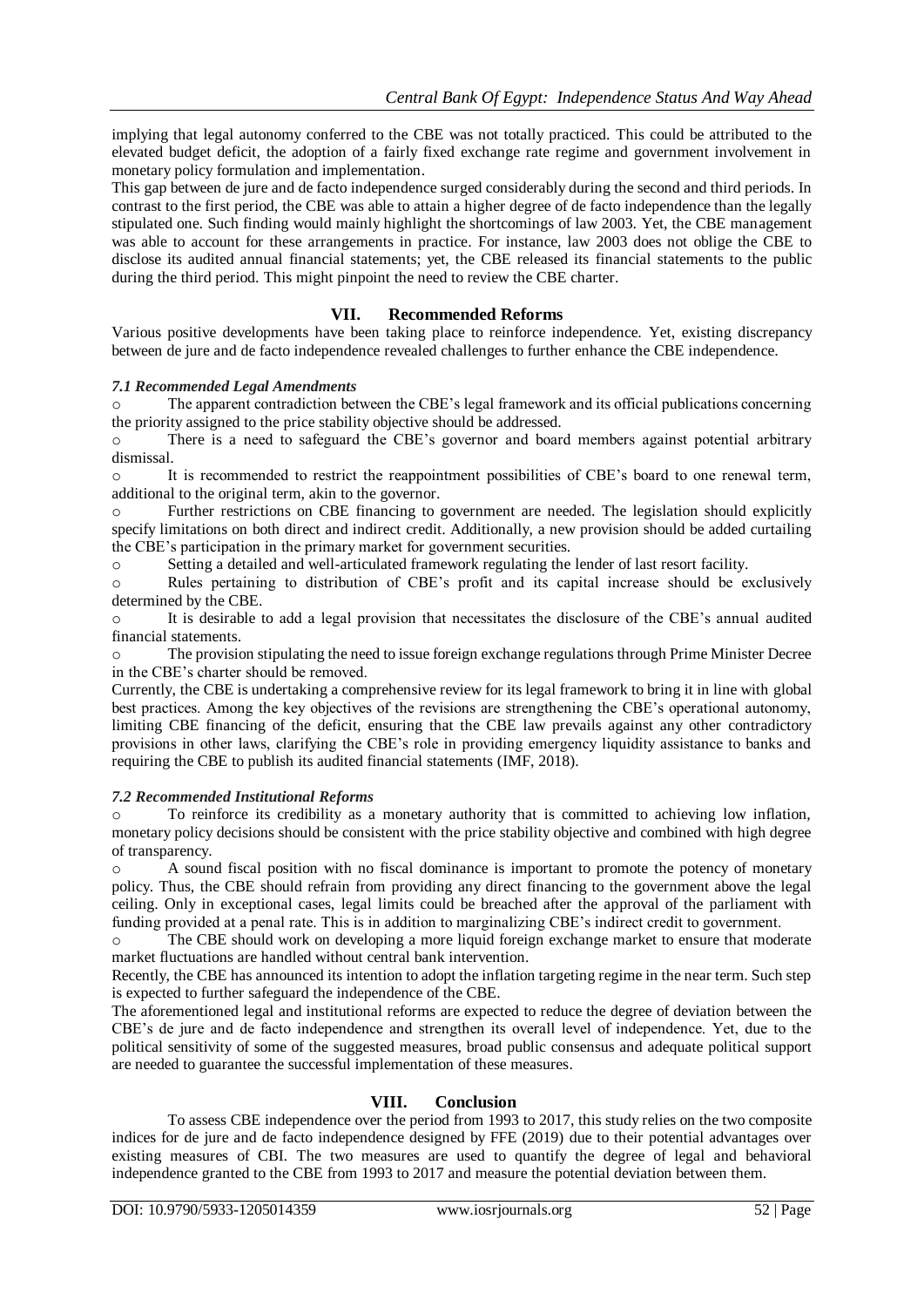The study concludes that the CBE was both legally and practically empowered starting 2003 and its independence level was further promoted post 2011. On the legal front, the declaration of price stability as one of the objectives of the CBE, granting more autonomy to the governor and board members against the government, applying more stringent means of accountability, as well as authorizing the CBE to regulate the foreign exchange market, were among the most notable steps. Still, the legal framework suffer from other challenges that need to be addressed, namely, lack of strict limitations on CBE financing to government, the absence of adequate procedures for dismissal of the governor or board members, limited transparency, the lack of provisions requesting the disclosure of the annual financial statements and the government involvement in the formulation of monetary policy through the coordinating council.

On the institutional front, the witnessed progress could be attributed to the adoption of more rigorous measures for accountability, the intensification of transparency and communication with the public and the reinforcement of CBE's autonomy in the formulation and implementation of both monetary and exchange rate policies. Nevertheless, limitations on CBE financing to government, rules pertaining to lender of last resort facility and CBE's involvement in other areas beyond the scope of its mandate of price stability need to be modified in order to foster the CBE's actual independence.

Moreover, the study attempts to measure the degree of deviation between de jure and de facto independence of the CBE. It concludes that the degree of deviation has increased sharply post 2011. This was mainly backed by the significant surge in de facto independence that was accompanied by a slight enhancement in de jure independence. This might pinpoint the need to review the legal framework governing the CBE.

It is remarkable that the findings of the study concerning CBE's de jure and de facto independence are in line with the previous relevant studies. Previous studies, like, Ewiss (2003) and Kamaly and Farrag (2007) concludes that the CBE was granted a relatively moderate degree of de jure independence and that de facto independence was advancing but at a slow pace. Hence further advancements are needed over both the legal and institutional side on various aspects. Specifically, government intervention embodied in the CBE's board structure, limitations of CBE financing to government, resolution of potential conflicts between CBE and fiscal authority and lender of last resort facilities are among the variables that need to be addressed.

In fact, the CBE has already taken promising steps to overcome some of the aforementioned challenges. On one side, the CBE is currently undertaking a comprehensive review for its legal framework so as to bring it in line with global best practices and to promote its independence. Additionally, the CBE has announced its intention to adopt the inflation targeting regime in the near term. Such move is expected to assist in achieving low and stable inflation and to safeguard the CBE independence against any undesirable external intervention. Yet, more efforts are required to ensure the continuation of these reforms and to further promote the CBE independence.

#### **Bibliography**

- [1]. Alesina, A. and L. H. Summers (1993), "Central Bank Independence and Macroeconomic Performance: Some Comparative Evidence", *Journal of Money, Credit and Banking*, Vol. 25 No. 2, pp. 151–162. Available at[: http://www.jstor.org/stable/2077833](http://www.jstor.org/stable/2077833)
- [2]. Al-Mashat, R. (2008), "Monetary Policy in Egypt: A Retrospective and Preparedness for Inflation Targeting.", Working Paper no. 134, The Egyptian Center for Economic Studies.
- [3]. Anastasiou, A. (2009), "Central Bank Independence and Economic Performance.", *Cyprus Economic Policy Review*, Vol. 3 No. 1, pp. 123-156. Available at: [http://www.ucy.ac.cy/erc/documents/FullTextAnastasiou.pdf](https://econpapers.repec.org/scripts/redir.pf?u=http%3A%2F%2Fwww.ucy.ac.cy%2Ferc%2Fdocuments%2FFullTextAnastasiou.pdf;h=repec:erc:cypepr:v:3:y:2009:i:1:p:123-156)
- [4]. Bade, R and M Parkin (1988), "*Central Bank Laws and Monetary Policy"*, available at [http://economics.uwo.ca/people/parkin\\_docs/CentralBankLaws.pdf](http://economics.uwo.ca/people/parkin_docs/CentralBankLaws.pdf) (accessed December 2016).
- [5]. Banaian, K. (2008), "Measuring Central Bank Independence: Ordering, Raking or Scoring?", Working Paper 3., St. Cloud State University, Economics Faculty.
- [6]. Berger, H. and J. de Haan (1999), "A State within the State: An Event Study on the Bundesbank (1948–1973)", *Scottish Journal of Political Economy,* Vol. 46 No. 1, pp. 17–39*.* doi:10.1111/1467-9485.00118
- [7]. Bezhoska, Anita Angelovska (2017). "Central Bank Independence: The Case of the National Bank of the Republic of Macedonia", *Journal of Central Banking Theory and Practice*, Vol. 6 No. 3, pp. 35-65. doi: 10.1515/jcbtp-2017-0020
- [8]. Calvo, G A and C M Reinhart (2002). "Fear of Floating", The *Quarterly Journal of Economics,* Vol. 117 No. 2, pp. 379-408. doi: [10.1162/003355302753650274](https://doi.org/10.1162/003355302753650274)
- [9]. Cargill, T. F. (2013). "A Critical Assessment of Measures of Central Bank Independence". *Economic Inquiry,* Vol. 51 No. 1, pp. 260-272. doi:10.1111/j.1465-7295.2011.00427.x
- [10]. *Central Bank of Egypt (CBE)* (2000), "Presidential Decree no. 59 of the Year 1993 Promulgating the Statue of the Central Bank of Egypt", Egypt
- [11]. *Central Bank of Egypt (CBE)* (2012), "Board of Directors' Achievements from December 2003 to December 2012",available a[thttp://www.cbe.org.eg/ar/AboutCBE/Pages/BODAchievements.aspx\(](http://www.cbe.org.eg/ar/AboutCBE/Pages/BODAchievements.aspx)accessed January 2018).
- [12]. *Central Bank of Egypt (CBE)* (2017), "Monetary Policy Report", several issues
- [13]. *Central Bank of Egypt (CBE)*, "Annual Report", several issues
- [14]. *Central Bank of Egypt (CBE),* "Monthly Statistical Bulletin", several issues
- [15]. *Central Bank of Egypt (CBE),* "MPC Press Release", several issues
- [16]. Crowe, C. and E. E. Meade (2008), "Central Bank Independence and Transparency: Evolution and Effectiveness", Working Paper 119, IMF.
- [17]. Cukierman, A. (1992), C*entral Bank Strategy, Credibility and Independence: Theory and Evidence,* Massachsetts: MIT Press, Cambridge.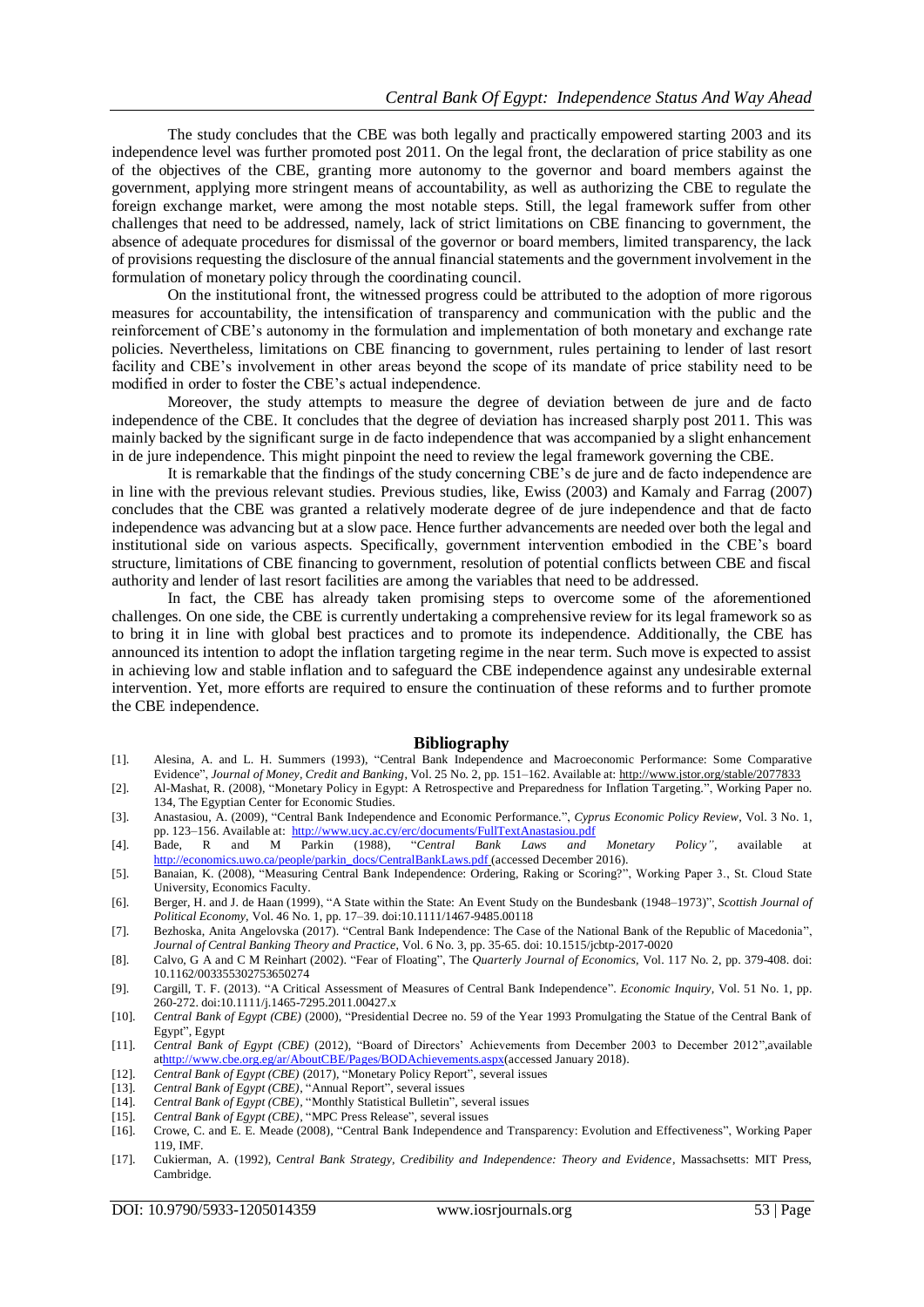- [18]. Cukierman, A. (2005), "Lgeal, Actual and Desirable Independence: A Case Study of the Bank of Isreal", Discussion Paper no. 4906, Centre for Economic Policy Research.
- [19]. Cukierman, A. (2007), "De Jure, De Facto and Desired Independence: The Bank of Isreal as a Case Study", Liviatan, N. and Barkai H. (Ed.), *Selected Topics in Israel's Monetary Policy,* Oxford University Press, New York, pp. 3-45.
- [20]. Cukierman, A., S. B. Webb and B. Neyapti (1992), "Measuring the Independence of Central Banks and its Effect on Policy Outcomes". *The World Bank Economic Review*, Vol. 6 No. 3, pp. 353-398. Available at: [http://documents.worldbank.org/curated/en/797831468739529187/Measuring-the-independence-of-central-banks-and-its-effect-on](http://documents.worldbank.org/curated/en/797831468739529187/Measuring-the-independence-of-central-banks-and-its-effect-on-policy-outcomes)policy-outcome
- [21]. De Sousa, P. A. B. (2001), "Independent and Accountable Central Banks and the European Central Bank". *European Integration Online Papers (EIOP),* Vol. 5 No. 9, pp. 1-24. Available at[: http://eiop.or.at/eiop/texte/2001-009a.htm](http://eiop.or.at/eiop/texte/2001-009a.htm)
- [22]. Dincer, N. and B. Eichengreen (2009), "Central Bank Transparency: Causes, Consequences and Updates", Working Paper 14791, National Bureau of Economic Research.
- [23]. *Egypt Official Journal* (1979), "Presidential Decree no. 43 of the Year 1979 Promulgating the local government law", Egypt.
- [24]. *Egypt Official Journal* (2005), "Presidential Decree no. 17 of the Year 2005", Egypt.
- [25]. *Egypt Official Journal* (2014), "Prime Minister Decree no. 63 of the Year 2014"*,* Egypt.
- [26]. Emam, H A. (2012), "Monetary and Fiscal Policies Post  $25<sup>th</sup>$  January Revolution: Fighters against Windmills", paper presented at the London School of Economics First Graduate Conference: Egypt in the Arab Spring: Perspectives from Economics and Democratisation Studies, 27-30 September 2012, London.
- [27]. Emam, H A. (2018), "Assessing the Independence of the Central Bank of Egypt: An Empirical Analysis", Unpublished PhD Thesis, Faculty of Economics and Political Science, Cairo University, Egypt.
- [28]. Ewiss, A. (2003), "Central Bank Independence and the Efficiency in Managing Monetary Policy: A Comparartive Analysis with Focus on Egypt", Unpublished MSc. Thesis, Faculty of Economics and Political Science, Cairo University, Egypt [in Arabic].
- [29]. Forder, J. (1996), "On the Assessment and Implementation of Institutional Remedies", *Oxford Economic Papers*, Vol. 48, pp. 39– 51. Available at:<https://doi.org/10.1093/oxfordjournals.oep.a028560>
- [30]. Fouad, J M, M E Fayed and H A Emam (2019), "A New Insight into the Measurment of Central Bank Independence", *Journal of Central Banking Theory and Practice,* Vol. 8 No. 1, pp. 67-96. doi: 10.2478/jcbtp-2019-0004
- [31]. Galal, A. (2003), "To Float or Not to Float: That Is No Longer the Question for Egypt?", Policy Viewpoint no. 13, The Egyptian Center for Economic Studies.
- [32]. Hayo, B. and S. Voigt (2008), "Inflation, Central Bank Independence and the Legal System", *Journal of Institutional and Theoretical Economics*, Vol. 164 No. 4, pp. 751–777. doi[:10.1628/093245608786534578](https://doi.org/10.1628/093245608786534578)
- [33]. Hosny, A S. (2016), "What is the Central Bank of Egypt's Implicit Inflation Target?", *International Journal of Applied Economics*, Vol. 13 No. 1, pp. 43-56. Available at: < [https://www2.southeastern.edu/orgs/ijae/index\\_files/IJAE%20MARCH%202016%20HOSNY%20-](https://www2.southeastern.edu/orgs/ijae/index_files/IJAE%20MARCH%202016%20HOSNY%20-%20MARCH%2029%202016.pdf) [%20MARCH%2029%202016.pdf>](https://www2.southeastern.edu/orgs/ijae/index_files/IJAE%20MARCH%202016%20HOSNY%20-%20MARCH%2029%202016.pdf)
- [34]. Hueng, C. J. (2012), "Central Bank Behavior and Statutory Independence", *International Atlantic Economic Journal,* Vol. 40, pp. 111-126. doi: 10.1007/s11293-012-9310-x
- [35]. *International Monetary Fund (IMF)* (2017), *"Arab Republic of Egypt Country Report no. 17/17",* IMF Publishing, Washington.
- [36]. *International Monetary Fund (IMF)* (2018), "*Arab Republic of Egypt Country Report no. 18/14",* IMF Publishing, Washington.
- [37]. Issing, O. (2006), "Central Bank Independence Economic and Political Dimension", *National Institute Economic Review,* Vol. 196 , pp. 66-76. doi[: 10.1177/0027950106067048](https://doi.org/10.1177/0027950106067048)
- [38]. Ivanović, Valentina (2014), "Financial Independence of Central Bank through the Balance Sheet Prism", *Journal of Central Banking Theory and Practice*, Vol. 3 No. 2, pp. 37-59. doi: 10.2478/jcbtp-2014-0010
- [39]. Jácome, L.I. (2001), "Legal Central Bank Independence and Inflation in Latin America during the 1990s", Working Paper 212, IMF.
- [40]. James, H. (2010), "Central Banks: between Internationalization and Domestic Political Control", Working Paper no. 327, Bank for International Settlements.
- [41]. Kamaly, A. and N. Farrag (2005), "Measuring the Degree of Central Bank Independence in Egypt", Working Paper Series no. 4, German University in Cairo.
- [42]. Kandil M. (2011), "Monetary Policy in Egypt: Recent Challenges and Future Priorities", Policy Viewpoint no. 28, The Egyptian Center for Economic Studies.
- [43]. Krušković, Borivoje D. (2017), "Exchange Rate and Interest Rate in the Monetary Policy Reaction Function", *Journal of Central Banking Theory and Practice,* Vol. 6 No. 1, pp. 55-86. doi: 10.1515/jcbtp-2017-0004
- [44]. Lybek, T. (1999), "Central Bank Autonomy, Accountability and Governance: Conceptual Framework", Available at: <https://www.imf.org/external/np/leg/sem/2004/cdmfl/eng/lybek.pdf> (accessed August 2015).
- [45]. Maher, S A. (2012), "Evolution of Monetary Policy in Egypt: A Critical Review", *The International Journal of Social Sciences,*  Vol. 4 No. 1, pp. 9-36. Available at: [<https://arabdevelopmentportal.com/sites/default/files/publication/13.evolution\\_of\\_monetary\\_policy\\_in\\_egypt\\_a\\_critical\\_review.pd](https://arabdevelopmentportal.com/sites/default/files/publication/13.evolution_of_monetary_policy_in_egypt_a_critical_review.pdf) [f>](https://arabdevelopmentportal.com/sites/default/files/publication/13.evolution_of_monetary_policy_in_egypt_a_critical_review.pdf)
- [46]. Mishkin, F S. (2009), *Monetary Policy strategy*, MIT Press, Massachsetts, Cambridge.
- [47]. Naini, Ahmad-Reza Jalali and Mohammad-Amin Naderian (2016), "Overreaction to Policy Signals, and Central Bank Optimal Communication Policy", *Journal of Central Banking Theory and Practice,* Vol. 5 No. 3, pp. 165-187. doi: 10.1515/jcbtp-2016-0025
- [48]. Parkin, M, (2013), "Central Bank Laws and Monetary Policy Outcomes: A Three Decade Perspective", Working Paper Series no. 2013-1, Economic Policy Research Institute.
- [49]. Schaling, E. (1995), *Institutions and monetary policy: credibility, flexibility, and central bank independence,* Edward Elgar Publishing Limited, Cheltenham, UK
- [50]. Serrao, C B. (2017), "Modernatization of the monetary policy framework", *The Arab Replubic of Egypt: selected issues,* , IMF, Washington , pp. 38-44.
- [51]. Smaghi, L. B. (2008), "Central Bank Independence in the EU: from Theory to Practice", *European Law Journal*, Vol. 14 No. 4, pp. 446–460. doi: 10.1111/j.1468-0386.2008.00427.x
- [52]. Taylor, J B. (1993), "Discretion versus Policy Rules in Practice", *Carnegie-Rochester Conference Series on Public Policy,* Vol. 39, pp. 195-214. doi[: 10.1016/0167-2231\(93\)90009-L](https://doi.org/10.1016/0167-2231(93)90009-L)
- [53]. *The General Organization for Government Printing Offices* (2004), "The Central Bank, the Banking Sector and Money law no. 88 of the Year 2003 and its Amendments"*,* Egypt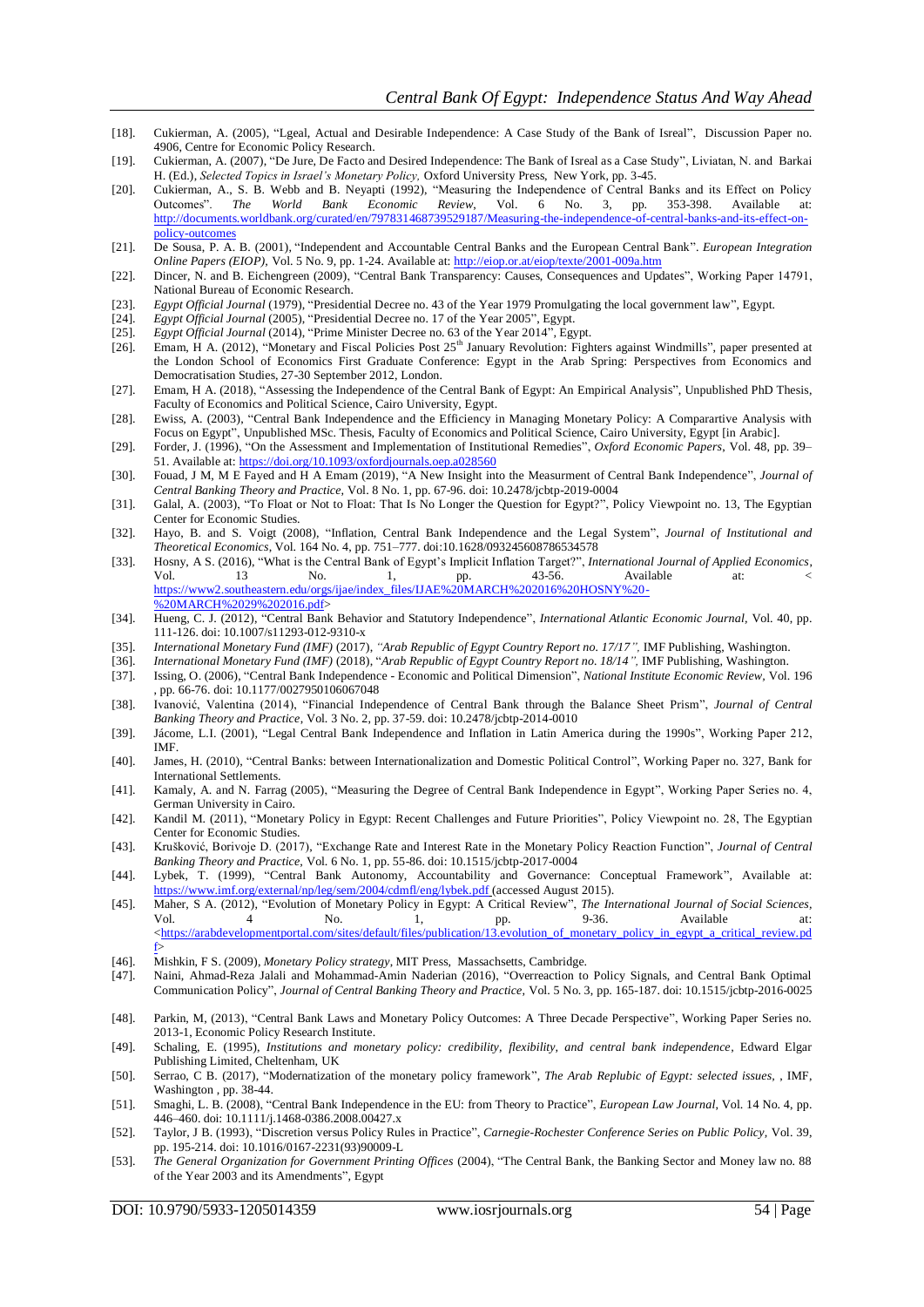- [54]. *The General Organization for Government Printing Offices (*2004), "Presidential Decree no. 64 of the Year 2004 Promulgating the Statue of the Central Bank of Egypt"*,* Egypt.
- [55]. *The General Organization for Government Printing Offices (2014),* "The Arab Republic of Egypt Presidential Decree no. 101 of the Year 2004 Promulgating the Executive Regulations of the Law 88 of the Year 2003 (2014)", Egypt
- [56]. *The Official Journal (2007),* "The Arab Republic of Egypt's Constitution of 1971 and its Amendments", Egypt
- [57]. *The Official Journal (2011),* "The Arab Republic of Egypt's Constitutional Declaration (2011)", *Egypt*
- [58]. *The Official Journal (2012),* "The Arab Republic of Egypt's Constitution (2012)", Egypt.
- [59]. *The Official Journal (2014),* "The Arab Republic of Egypt's Constitution (2014)", Egypt.
- [60]. Youssef, H A. (2007), "Towards Inflation Targeting in Egypt: Fiscal and Institutional Reforms to Support Disinflation Efforts", Economic Papers no. 288, European Economy.

|                                |                                                          | $1993 - 2003$        |                             | <b>Table 1.</b> Quantitutive Evaluation of the CDE 3 De fure independence index<br>2004-2010 |                             | 2011 - 2017          |                             |
|--------------------------------|----------------------------------------------------------|----------------------|-----------------------------|----------------------------------------------------------------------------------------------|-----------------------------|----------------------|-----------------------------|
| <b>Variable</b>                | <b>Criteria</b>                                          | Score of<br>Criteria | Score of<br><b>Variable</b> | Score of<br>Criteria                                                                         | Score of<br><b>Variable</b> | Score of<br>Criteria | Score of<br><b>Variable</b> |
| 1) Objective(s)                | Price stability objective                                | $\boldsymbol{0}$     | $\bf{0}$                    | 0.75                                                                                         | 0.75                        | 0.75                 | 0.75                        |
| 2) Policy<br>formulation       | Who formulates<br>monetary policy?                       | 0.5                  |                             | 0.75                                                                                         |                             | 0.75                 |                             |
|                                | Who has the final<br>authority in conflict<br>resolution | 0.33                 | 0.28                        | 0.83                                                                                         | 0.53                        | 0.83                 | 0.53                        |
|                                | The existence of<br>override clause in the<br>charter    | $\mathbf{0}$         |                             | $\boldsymbol{0}$                                                                             |                             | $\boldsymbol{0}$     |                             |
|                                | Terms of office                                          | $\mathbf{0}$         |                             | $\boldsymbol{0}$                                                                             |                             | 0.5                  |                             |
|                                | Reappointment<br>possibilities                           | $\mathbf{0}$         |                             | $\mathbf{0}$                                                                                 |                             | 0.67                 |                             |
| 3) Governor                    | Who appoints the<br>governor                             | 0.33                 | 0.27                        | 0.33                                                                                         | 0.27                        | 0.5                  | 0.53                        |
|                                | Dismissal                                                | $\mathbf{1}$         |                             | $\mathbf{0}$                                                                                 |                             | $\boldsymbol{0}$     |                             |
|                                | Incompatibility clause                                   | $\mathbf{0}$         |                             | $\mathbf{1}$                                                                                 |                             | $\mathbf{1}$         |                             |
|                                | Terms of office                                          | $\boldsymbol{0}$     | 0.04                        | $\mathbf{0}$                                                                                 | 0.33                        | 0.5                  | 0.42                        |
|                                | Reappointment<br>possibilities                           | $\mathbf{0}$         |                             | $\boldsymbol{0}$                                                                             |                             | $\boldsymbol{0}$     |                             |
| 4) Central Bank                | Who appoints the<br>central bank board                   | 0.25                 |                             | 0.5                                                                                          |                             | 0.5                  |                             |
| <b>Board</b>                   | Dismissal of any board<br>member                         | $\boldsymbol{0}$     |                             | $\boldsymbol{0}$                                                                             |                             | $\mathbf{0}$         |                             |
|                                | Incompatibility clause                                   | $\mathbf{0}$         |                             | $\mathbf{1}$                                                                                 |                             | $\mathbf{1}$         |                             |
|                                | Composition of central<br>bank board                     | $\boldsymbol{0}$     |                             | 0.5                                                                                          |                             | 0.5                  |                             |
|                                | Limitations on<br>Advances (non-<br>securitized lending) | 0.67                 |                             | 0.67                                                                                         |                             | 0.67                 | 0.37                        |
|                                | Limitations on<br>securitized lending                    | $\mathbf{0}$         |                             | 0.33                                                                                         |                             | 0.33                 |                             |
| 5) Limitations<br>on Credit to | Limitations on Indirect<br>Credit                        | $\boldsymbol{0}$     | 0.32                        | $\boldsymbol{0}$                                                                             | 0.37                        | $\mathbf{0}$         |                             |
| Government                     | Potential borrowers<br>from the central bank             | 0.67                 |                             | 0.67                                                                                         |                             | 0.67                 |                             |
|                                | Limits on central bank<br>credit defined in              | 0.33                 |                             | 0.33                                                                                         |                             | 0.33                 |                             |
|                                | Maturity of loans                                        | 0.67                 |                             | 0.67                                                                                         |                             | 0.67                 |                             |
|                                | Interest rates on loans                                  | 0.25                 |                             | 0.25                                                                                         |                             | 0.25                 |                             |

**Appendix**

*Table I: Quantitative Evaluation of the CBE's De jure Independence Index*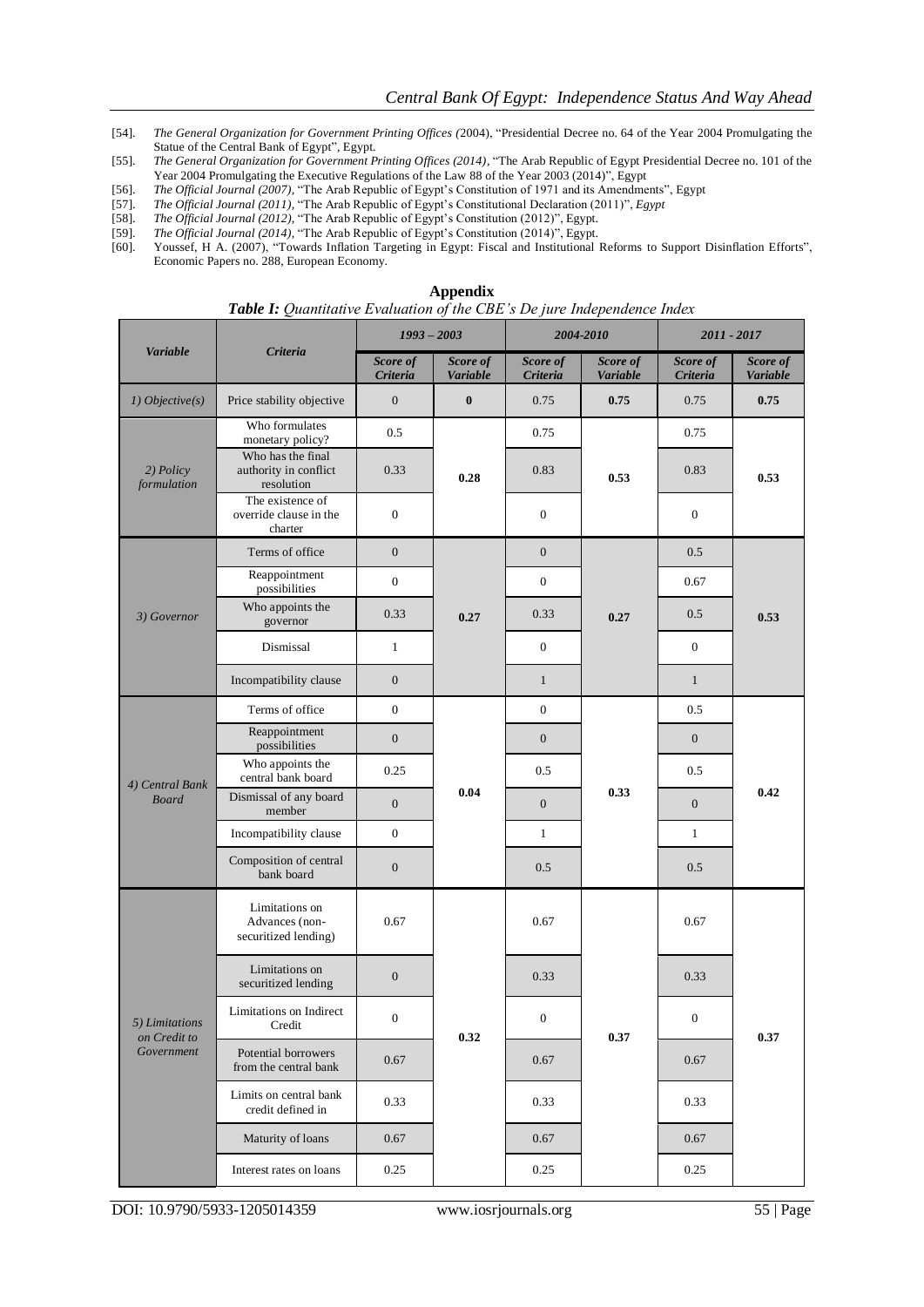|                                                       |                                                                                       | $1993 - 2003$                   |                             | 2004-2010            |                             | 2011 - 2017          |                             |  |
|-------------------------------------------------------|---------------------------------------------------------------------------------------|---------------------------------|-----------------------------|----------------------|-----------------------------|----------------------|-----------------------------|--|
| <b>Variable</b>                                       | <b>Criteria</b>                                                                       | Score of<br>Criteria            | Score of<br><b>Variable</b> | Score of<br>Criteria | Score of<br><b>Variable</b> | Score of<br>Criteria | Score of<br><b>Variable</b> |  |
|                                                       | Central bank's<br>participation in the<br>primary market for<br>government securities | $\boldsymbol{0}$                |                             | $\mathbf{0}$         |                             | $\theta$             |                             |  |
| 6) Lender of<br><b>Last Resort</b><br><b>Function</b> | Lender of last resort<br>0.5<br>0.5<br>0.5<br>0.5<br>function                         |                                 | 0.5                         | 0.5                  |                             |                      |                             |  |
|                                                       | Ownership of central<br>bank equity capital                                           | $\mathbf{1}$                    |                             | $\mathbf{1}$         |                             | $\mathbf{1}$         |                             |  |
| 7) Financial<br>Independence                          | Who determines the<br>central bank's internal<br>budget                               | $\mathbf{1}$                    | $\mathbf{1}$                | $\mathbf{1}$         | 0.83                        | $\mathbf{1}$         | 0.83                        |  |
|                                                       | Potential central bank's<br>loss coverage                                             | $\mathbf{1}$                    |                             | 0.5                  |                             | 0.5                  |                             |  |
|                                                       | <b>External Monitoring</b>                                                            | $\mathbf{0}$                    |                             | 0.5                  |                             | 1                    |                             |  |
| 8)<br>Accountability                                  | Audit of financial<br>statements                                                      | $\mathbf{1}$                    | 0.5                         | $\mathbf{1}$         | 0.67                        | $\mathbf{1}$         | 0.83                        |  |
|                                                       | Disclosure of the central<br>bank's financial<br>statements                           | 0.5                             |                             | 0.5                  |                             | 0.5                  |                             |  |
| 9)<br>Transparency                                    | Publishing of reports on<br>monetary policy and<br>inflation reports                  | 0.5                             | 0.5                         | 0.5                  | 0.5                         |                      | 0.5                         |  |
| 10) Foreign<br>Exchange<br>Policy                     | Who formulates and<br>implements exchange<br>rate policy                              | 0.5<br>0.5<br>1<br>$\mathbf{1}$ |                             |                      | 1                           | $\mathbf{1}$         |                             |  |
| <b>Total Value for De jure Index</b>                  |                                                                                       | 3.91                            |                             |                      | 5.74                        | 6.26                 |                             |  |

*Source:* The researcher based on the quantification of CBE's de jure independence.

| <b>Table II:</b> Quantitative Evaluation of the CBE's De facto Independence Index |                                                                     |                      |                             |                      |                             |                      |                             |  |
|-----------------------------------------------------------------------------------|---------------------------------------------------------------------|----------------------|-----------------------------|----------------------|-----------------------------|----------------------|-----------------------------|--|
| <b>Variable</b>                                                                   | <b>Criteria</b>                                                     | $1993 - 2003$        |                             | 2004-2010            |                             | 2011 - 2017          |                             |  |
|                                                                                   |                                                                     | Score of<br>Criteria | Score of<br><b>Variable</b> | Score of<br>Criteria | Score of<br><b>Variable</b> | Score of<br>Criteria | Score of<br><b>Variable</b> |  |
| 1)                                                                                | Price stability objective                                           | $\Omega$             |                             | $\mathbf{1}$         |                             | $\Omega$             | 0.5                         |  |
| Objective(s)                                                                      | Existence of an explicit<br>target for inflation or<br>prices       | $\theta$             | $\bf{0}$                    | $\boldsymbol{0}$     | 0.5                         | $\mathbf{1}$         |                             |  |
| $2)$ Policy<br>formulation                                                        | Who formulates monetary<br>policy?                                  | 0.5                  |                             | $\mathbf{1}$         | $\mathbf{1}$                | $\mathbf{1}$         | $\mathbf{1}$                |  |
|                                                                                   | Who has the final<br>authority in conflicts over<br>monetary policy | $\theta$             | 0.25                        | 1                    |                             | $\mathbf{1}$         |                             |  |
|                                                                                   | Terms of office                                                     | $\Omega$             |                             | $\Omega$             | 0.64                        | 0.5                  | 0.83                        |  |
|                                                                                   | Reappointment<br>possibilities                                      | 0.5                  |                             | 0.5                  |                             | $\mathbf{1}$         |                             |  |
| 3) Governor                                                                       | Who appoints the<br>governor                                        | 0.33                 |                             | 0.33                 |                             | 0.5                  |                             |  |
|                                                                                   | Who can dismiss the<br>governor                                     | 0.2                  | 0.34                        | $\mathbf{1}$         |                             | $\mathbf{1}$         |                             |  |
|                                                                                   | Politically Inspired<br>Dismissal                                   | $\mathbf{0}$         |                             | $\mathbf{1}$         |                             | $\mathbf{1}$         |                             |  |
|                                                                                   | Incompatibility clause                                              | $\mathbf{1}$         |                             | $\mathbf{1}$         |                             | 1                    |                             |  |

|  | Table II: Quantitative Evaluation of the CBE's De facto Independence Index |  |  |  |  |
|--|----------------------------------------------------------------------------|--|--|--|--|
|  |                                                                            |  |  |  |  |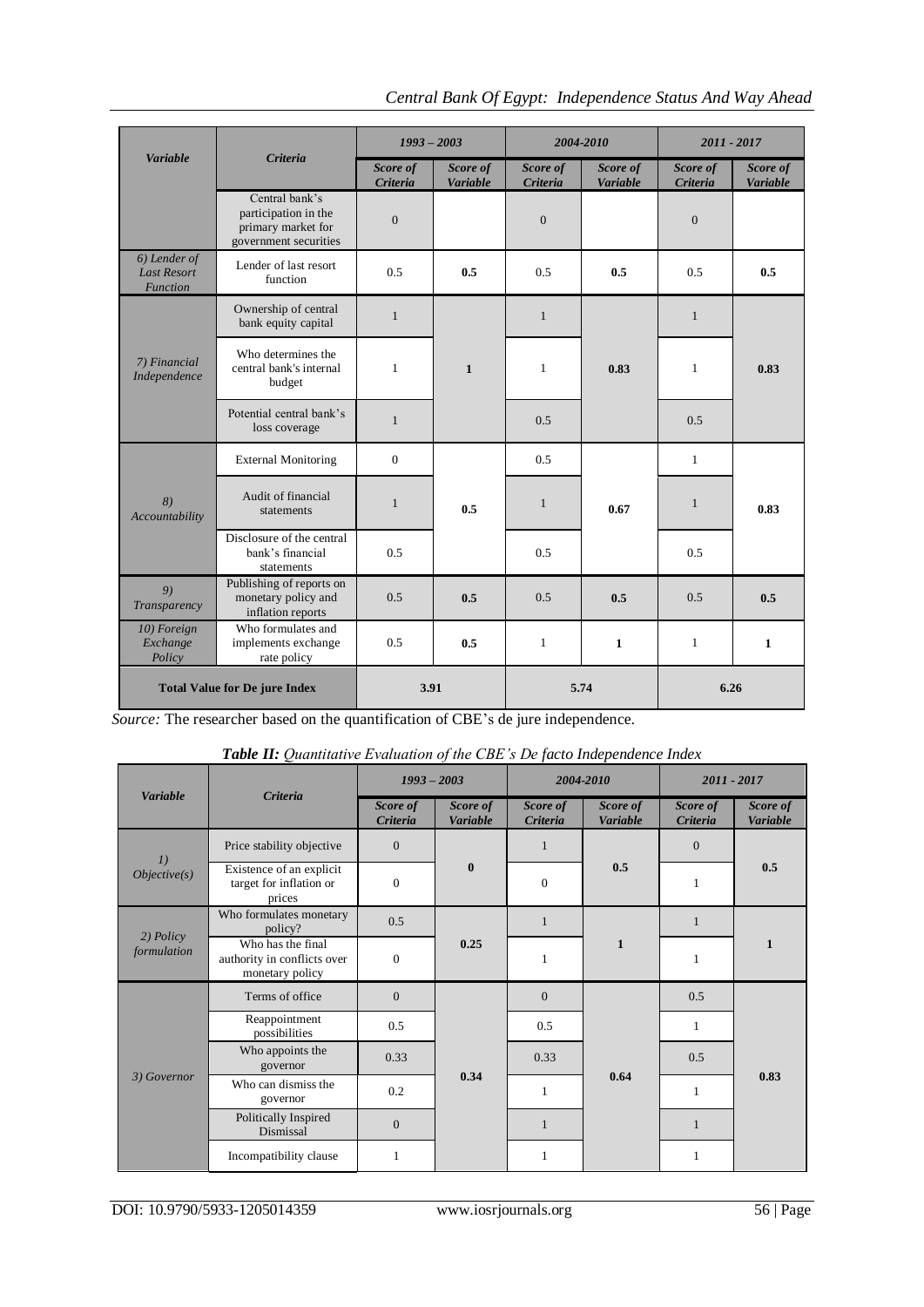# *Central Bank Of Egypt: Independence Status And Way Ahead*

|                                                       |                                                                                              | $1993 - 2003$        |                             | 2004-2010            |                             | 2011 - 2017          |                      |  |
|-------------------------------------------------------|----------------------------------------------------------------------------------------------|----------------------|-----------------------------|----------------------|-----------------------------|----------------------|----------------------|--|
| <b>Variable</b>                                       | <b>Criteria</b>                                                                              | Score of<br>Criteria | Score of<br><b>Variable</b> | Score of<br>Criteria | Score of<br><b>Variable</b> | Score of<br>Criteria | Score of<br>Variable |  |
|                                                       | Terms of office                                                                              | $\overline{0}$       |                             | $\overline{0}$       |                             | 0.5                  |                      |  |
|                                                       | Reappointment<br>possibilities of board                                                      | $\mathbf{1}$         |                             | $\mathbf{1}$         |                             | $\mathbf{1}$         |                      |  |
|                                                       | Who appoints the central<br>bank board                                                       | 0.25                 |                             | 0.5                  |                             | 0.5                  |                      |  |
| 4) Central<br><b>Bank Board</b>                       | Who can dismiss any<br>board member                                                          | 0.20                 | 0.35                        | $\mathbf{1}$         | 0.64                        | $\mathbf{1}$         | 0.79                 |  |
|                                                       | Politically Inspired<br>Dismissal                                                            | $\mathbf{0}$         |                             | $\mathbf{1}$         |                             | $\mathbf{1}$         |                      |  |
|                                                       | Incompatibility clause                                                                       | $\mathbf{1}$         |                             | $\mathbf{1}$         |                             | $\mathbf{1}$         |                      |  |
|                                                       | Composition of central<br>bank board                                                         | $\mathbf{0}$         |                             | $\mathbf{0}$         |                             | 0.5                  |                      |  |
|                                                       | Advances (limitations on<br>non-securitized lending)                                         | $\boldsymbol{0}$     |                             | $\mathbf{0}$         |                             | $\mathbf{0}$         | 0.55                 |  |
|                                                       | Limitations on securitized<br>lending                                                        | $\mathbf{1}$         |                             | $\mathbf{1}$         |                             | $\mathbf{1}$         |                      |  |
| 5) Limitations                                        | Limitations on Indirect<br>Credit                                                            | $\mathbf{0}$         |                             | $\mathbf{0}$         | 0.55                        | $\mathbf{0}$         |                      |  |
| on Credit to<br>Government                            | Potential borrowers from<br>the central bank                                                 | 0.33                 | 0.40                        | 0.33                 |                             | 0.33                 |                      |  |
|                                                       | Maturity of loans                                                                            | 0.5                  |                             | 0.5                  |                             | 0.5                  |                      |  |
|                                                       | Interest rates on loans                                                                      | $\overline{0}$       |                             | $\mathbf{1}$         |                             | $\mathbf{1}$         |                      |  |
|                                                       | Central bank's<br>participation in the<br>primary market for<br>government securities        | $\mathbf{1}$         |                             | $\mathbf{1}$         |                             | $\mathbf{1}$         |                      |  |
| 6) Lender of<br><b>Last Resort</b><br><b>Function</b> | Lender of last resort<br>function                                                            | $\boldsymbol{0}$     | $\bf{0}$                    | $\mathbf{0}$         | $\bf{0}$                    | $\boldsymbol{0}$     | $\bf{0}$             |  |
|                                                       | Ownership of central bank<br>equity capital                                                  | $\mathbf{1}$         |                             | 1                    | $\mathbf{1}$                | $\mathbf{1}$         | $\mathbf{1}$         |  |
| 7) Financial<br>Independence                          | Who determines the<br>central bank's internal<br>budget                                      | $\mathbf{1}$         | $\mathbf{1}$                | $\mathbf{1}$         |                             | $\mathbf{1}$         |                      |  |
|                                                       | Potential central bank's<br>loss coverage                                                    | $\mathbf{1}$         |                             | $\mathbf{1}$         |                             | $\mathbf{1}$         |                      |  |
|                                                       | <b>External Monitoring</b>                                                                   | $\mathbf{0}$         |                             | 0.5                  |                             | $\mathbf{1}$         | $\mathbf{1}$         |  |
| 8)<br>Accountability                                  | Audit of financial<br>statements                                                             | $\mathbf{1}$         | 0.5                         | $\mathbf{1}$         | 0.67                        | $\mathbf{1}$         |                      |  |
|                                                       | Disclosure of the central<br>bank's financial<br>statements                                  | 0.5                  |                             | 0.5                  |                             | $\mathbf{1}$         |                      |  |
|                                                       | Publishing of reports on<br>monetary variables                                               | $\mathbf{1}$         |                             | $\mathbf{1}$         |                             | $\mathbf{1}$         |                      |  |
| 9)                                                    | Release of inflation<br>reports                                                              | $\mathbf{0}$         |                             | $\mathbf{0}$         |                             | $\mathbf{1}$         |                      |  |
| Transparency                                          | Release of forward<br>looking analysis or<br>forecast on inflation and<br>monetary variables | $\boldsymbol{0}$     | 0.30                        | $\boldsymbol{0}$     | 0.60                        | $\mathbf{1}$         | $\mathbf{1}$         |  |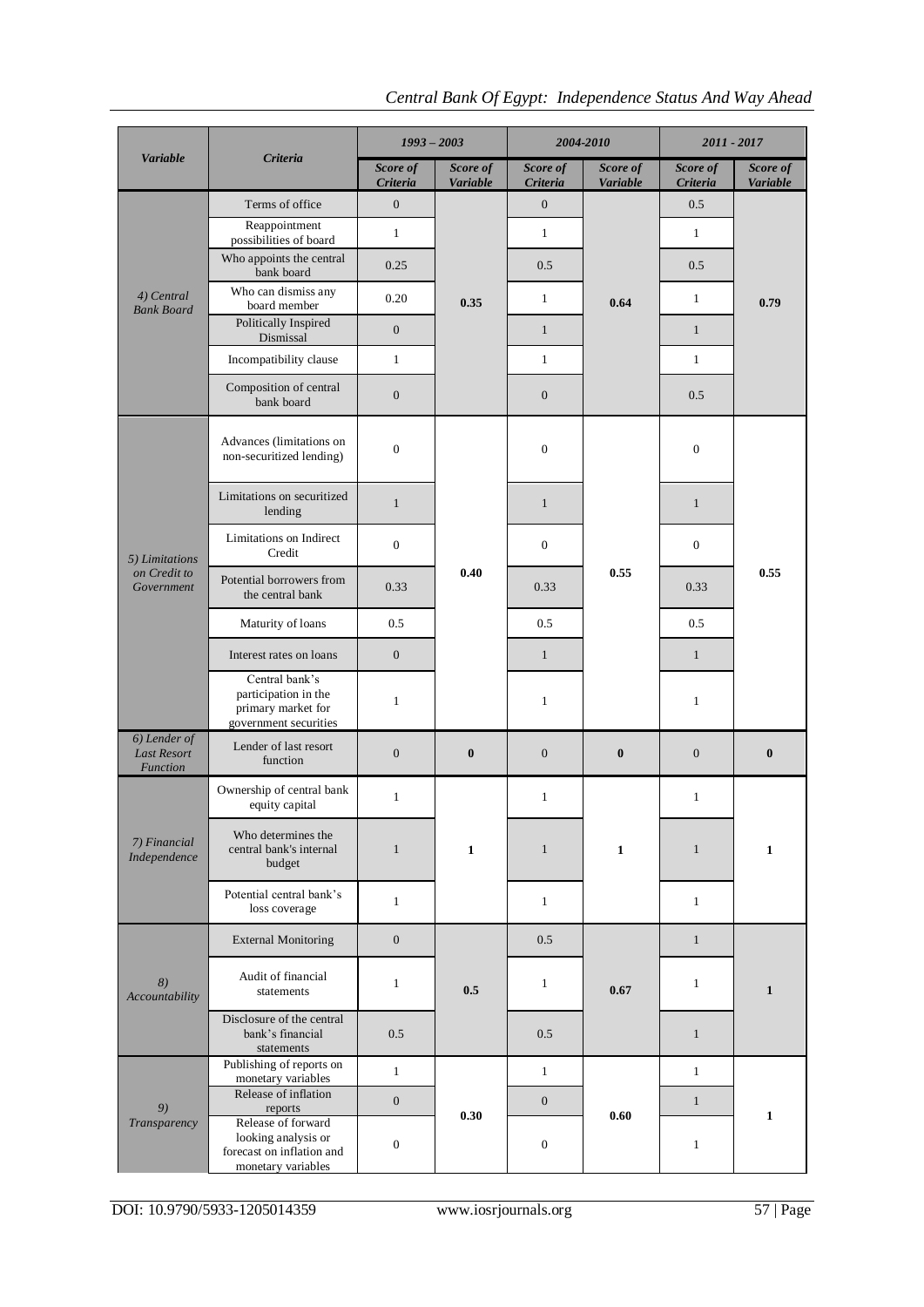## *Central Bank Of Egypt: Independence Status And Way Ahead*

|                                       |                                                          | $1993 - 2003$        |                             | 2004-2010                   |                             | 2011 - 2017          |                      |
|---------------------------------------|----------------------------------------------------------|----------------------|-----------------------------|-----------------------------|-----------------------------|----------------------|----------------------|
| <b>Variable</b>                       | <b>Criteria</b>                                          | Score of<br>Criteria | Score of<br><b>Variable</b> | Score of<br><b>Criteria</b> | Score of<br><b>Variable</b> | Score of<br>Criteria | Score of<br>Variable |
|                                       | Publishing policy changes                                | 0.5                  |                             |                             |                             |                      |                      |
|                                       | Disclosing minutes of the<br>MPC meetings                | $\Omega$             |                             |                             |                             |                      |                      |
| 10) Foreign<br>Exchange<br>Policy     | Who formulates and<br>implements exchange rate<br>policy | 0.50                 | 0.50                        |                             | 1                           |                      |                      |
| <b>Total Value for De facto Index</b> |                                                          | 3.64                 |                             | 6.6                         |                             | 7.67                 |                      |

*Source:* The researcher based on the quantification of CBE's de facto independence.

| <b>Period</b>        | Governor                  | <b>Tenure</b>                         | Turnover Rate <sup>26</sup> |
|----------------------|---------------------------|---------------------------------------|-----------------------------|
| <b>First Period</b>  | Mr. Ismail Hassan         | 8 years (October 1993–October 2001)   | 0.125                       |
|                      | Dr. Mahmoud Abou El Ayoun | 2 years (October 2001–November 2003)  | 0.5                         |
| <b>Second Period</b> | Dr. Farouk El Oukda       | 9 years (December 2003–January 2013)  | 0.111                       |
|                      | Mr. Hisham Ramez          | 3 years (February 2013–November 2015) | 0.333                       |
| <b>Third Period</b>  | Mr. Tarek Amer            | 4 years (November 2015–November 2019) | 0.25                        |

*Source:* The researcher based on data from the CBE website.

*Table IV: Political Vulnerability of the CBE's Governors during the Three Studied Periods*

| <b>Period</b>           | <b>Appointment of CBE Governor</b> |                              | Change in the Executive Authority <sup>27</sup> | <b>Political</b><br>Vulnerability <sup>28</sup>               |  |
|-------------------------|------------------------------------|------------------------------|-------------------------------------------------|---------------------------------------------------------------|--|
| <b>First Period</b>     | 13/10/1993                         | Mr. Ismail Hassan            | 10/11/1986<br>4/1/1996                          | Mr. Atef Sedky<br>Mr. Kamal El Ganzoury                       |  |
|                         | 30/10/2001                         | Dr. Mahmoud Abou El<br>Ayoun | 5/10/1999                                       | Mr. Atef Ebid                                                 |  |
| <b>Second</b><br>Period | 1/2/2003                           | Dr. Farouk El Oukda          | 14/7/2004                                       | Mr. Ahmed Nazif                                               |  |
| <b>Third Period</b>     | 3/2/2013                           | Mr. Hisham Ramez             | 11/2/2001<br>30/6/2012<br>4/7/2013              | Mr. Mohamed Tantawy<br>Mr. Mohamed Moursi<br>Mr. Adly Mansour |  |
|                         | 27/11/2015                         | Mr. Tarek Amer               | 8/6/2014                                        | Mr. Abd El Fatah El Sisi                                      |  |

*Source:* The researcher based on data from the CBE website and www.worldstatesmen.org/Egypt.

<sup>&</sup>lt;sup>26</sup> Turnover rate =  $1 \div$  actual tenure of the CBE governor.

<sup>&</sup>lt;sup>27</sup> For the first two periods change in prime minister was used as a proxy for change in the executive authority as presidents tended to stay in office for considerably long time, during these two periods. On the contrary, the third period witnessed a fairly shorter terms for president and hence change in president, rather than prime minister, reflected change in the executive authority in the third period.

*<sup>28</sup>* Political vulnerability indicator = number of changes in the CBE governors in six months following change in the executive authority  $\div$  number of changes in the executive authority.